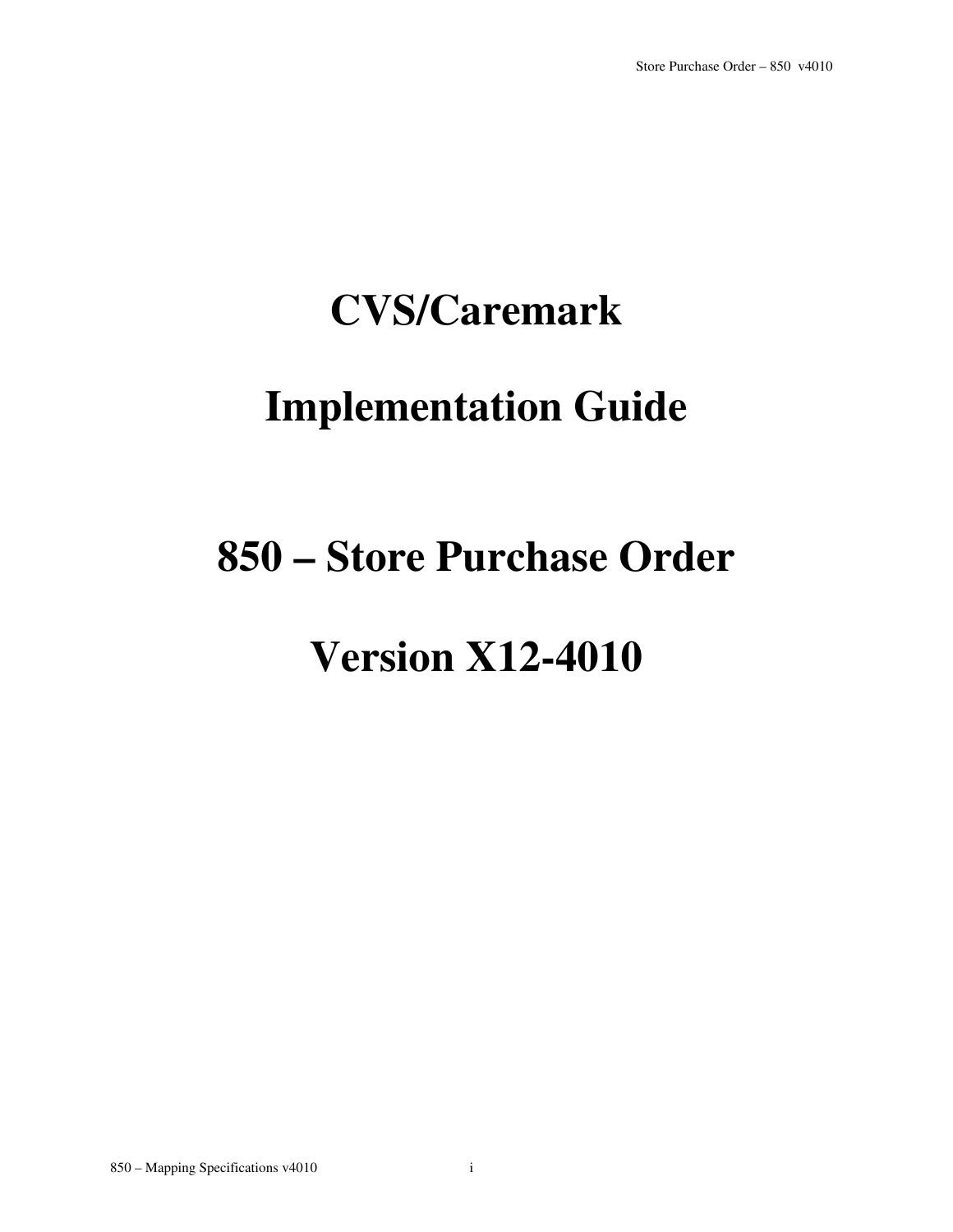# **Table of Contents**

| 850             |  |
|-----------------|--|
| <b>ISA</b>      |  |
| <b>GS</b>       |  |
| <b>ST</b>       |  |
| <b>BEG</b>      |  |
| <b>REF</b>      |  |
| <b>PER</b>      |  |
| <b>FOB</b>      |  |
| <b>ITD</b>      |  |
| DTM             |  |
|                 |  |
| <b>AMT</b>      |  |
| N <sub>9</sub>  |  |
| N <sub>9</sub>  |  |
| <b>MSG</b>      |  |
| N1              |  |
| N1              |  |
| N <sub>3</sub>  |  |
| N4              |  |
| PO <sub>1</sub> |  |
| PO <sub>1</sub> |  |
| <b>PAM</b>      |  |
| <b>PO4</b>      |  |
| <b>CTT</b>      |  |
| <b>CTT</b>      |  |
| <b>SE</b>       |  |
| GE              |  |
| <b>IEA</b>      |  |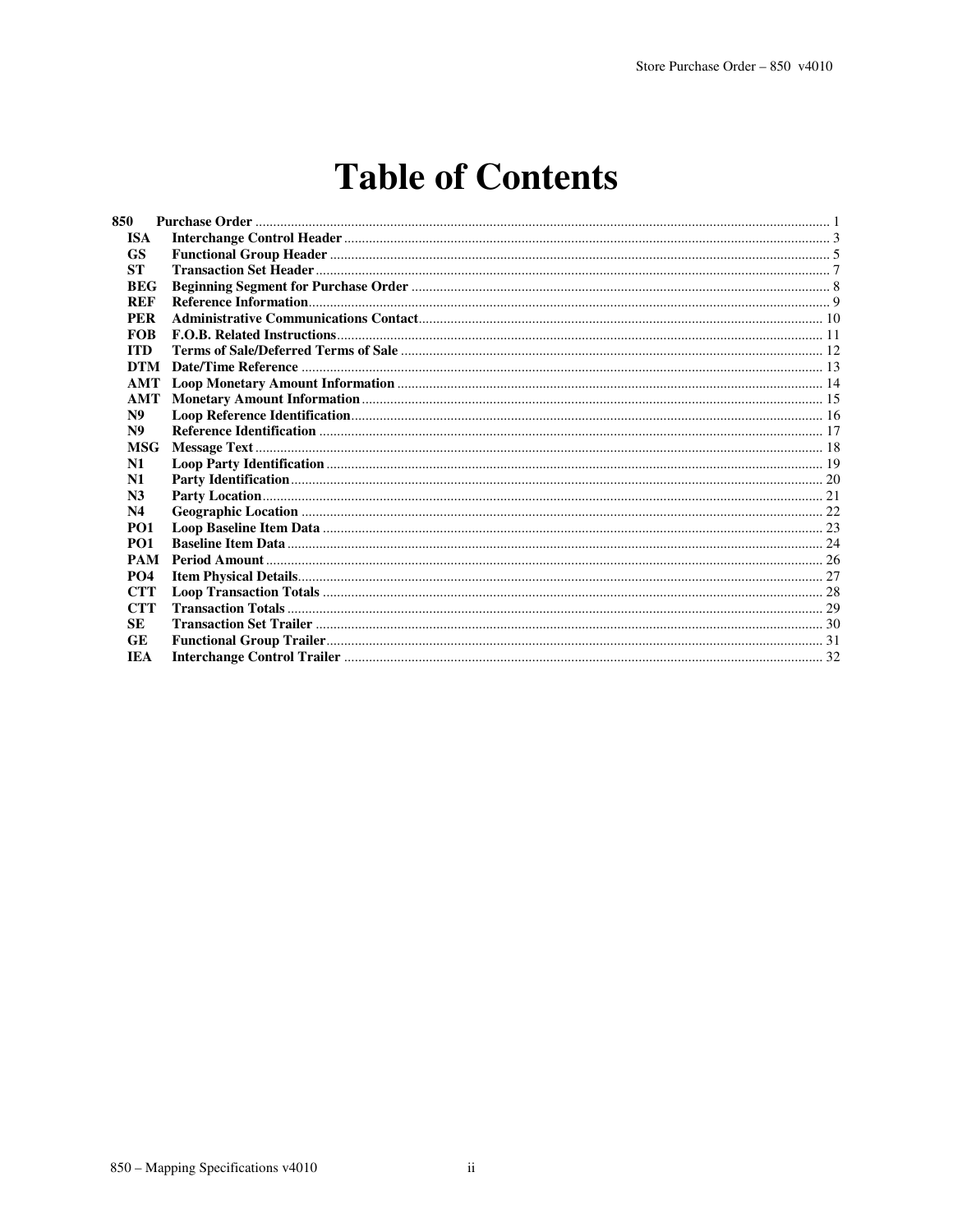# **850 Purchase Order**

# **Functional Group=PO**

**Purpose:** This X12 Transaction Set contains the format and establishes the data contents of the Purchase Order Transaction Set (850) for use within the context of an Electronic Data Interchange (EDI) environment. The transaction set can be used to provide for customary and established business and industry practice relative to the placement of purchase orders for goods and services. This transaction set should not be used to convey purchase order changes or purchase order acknowledgment information.

| <b>Not Defined:</b>     |                           |                                          |          |                |               |              |              |
|-------------------------|---------------------------|------------------------------------------|----------|----------------|---------------|--------------|--------------|
| Pos                     | $\underline{\mathbf{Id}}$ | <b>Segment Name</b>                      | Req      | <b>Max Use</b> | <b>Repeat</b> | <b>Notes</b> | <b>Usage</b> |
|                         | <b>ISA</b>                | Interchange Control Header               | M        |                |               |              | Must use     |
|                         | <b>GS</b>                 | <b>Functional Group Header</b>           | M        | 1              |               |              | Must use     |
| <b>Heading:</b>         |                           |                                          |          |                |               |              |              |
| <b>Pos</b>              | $\underline{\mathbf{Id}}$ | <b>Segment Name</b>                      | Req      | <b>Max Use</b> | <b>Repeat</b> | <b>Notes</b> | <b>Usage</b> |
| 010                     | <b>ST</b>                 | <b>Transaction Set Header</b>            | M        |                |               |              | Must use     |
| 020                     | <b>BEG</b>                | Beginning Segment for Purchase<br>Order  | M        | 1              |               |              | Must use     |
| 050                     | <b>REF</b>                | Reference Information                    | $\Omega$ | >1             |               |              | Must use     |
| 060                     | <b>PER</b>                | Administrative Communications<br>Contact | $\Omega$ | 3              |               |              | Must use     |
| 080                     | <b>FOB</b>                | F.O.B. Related Instructions              | $\Omega$ | >1             |               |              | Must use     |
| 130                     | <b>ITD</b>                | Terms of Sale/Deferred Terms of<br>Sale  | $\Omega$ | >1             |               |              | Must use     |
| 150                     | <b>DTM</b>                | Date/Time Reference                      | $\Omega$ | 10             |               |              | Must use     |
| <b>LOOP ID - AMT</b>    |                           |                                          |          |                | >1            |              |              |
| 287                     | <b>AMT</b>                | Monetary Amount Information              | $\Omega$ | 1              |               |              | Must use     |
| $LOOP$ ID $-N9$         |                           |                                          |          |                | 1000          |              |              |
| 295                     | N <sub>9</sub>            | Reference Identification                 | M        | 1              |               |              | Must use     |
| 300                     | <b>MSG</b>                | <b>Message Text</b>                      | $\Omega$ | 1000           |               |              | Must use     |
| $LOOP$ ID $\text{-}$ N1 |                           |                                          |          |                | 200           |              |              |
| 310                     | N1                        | Party Identification                     | $\Omega$ | 1              |               |              | Must use     |
| 330                     | N <sub>3</sub>            | Party Location                           | O        | 2              |               |              | Used         |
| 340                     | N <sub>4</sub>            | Geographic Location                      | $\Omega$ | >1             |               |              | Used         |

## **Detail:**

| Pos | Id                | <b>Segment Name</b>   | Req | <b>Max Use</b> | Repeat | Notes    | Usage    |
|-----|-------------------|-----------------------|-----|----------------|--------|----------|----------|
|     | $LOOP$ ID $-$ PO1 |                       |     |                | 100000 | N2/0100L |          |
| 010 | PO <sub>1</sub>   | Baseline Item Data    | М   |                |        | N2/0100  | Must use |
| 045 | <b>PAM</b>        | Period Amount         |     | 10             |        |          | Must use |
| 090 | PO4               | Item Physical Details |     |                |        |          | Must use |

## **Summary:**

| Id                  | <b>Segment Name</b>             | Req                  | <b>Max Use</b> | Repeat        | <b>Notes</b> | <b>Usage</b> |
|---------------------|---------------------------------|----------------------|----------------|---------------|--------------|--------------|
|                     |                                 |                      |                |               | N3/0100L     |              |
| <b>CTT</b>          | <b>Transaction Totals</b>       | Ω                    |                |               | N3/0100      | Must use     |
| <b>SE</b>           | <b>Transaction Set Trailer</b>  | M                    |                |               |              | Must use     |
| <b>Not Defined:</b> |                                 |                      |                |               |              |              |
| <u>Id</u>           | <b>Segment Name</b>             | Req                  | <b>Max Use</b> | <b>Repeat</b> | <b>Notes</b> | <u>Usage</u> |
| <b>GE</b>           | <b>Functional Group Trailer</b> | M                    |                |               |              | Must use     |
| <b>IEA</b>          | Interchange Control Trailer     | М                    |                |               |              | Must use     |
|                     |                                 | <b>LOOP ID - CTT</b> |                |               |              |              |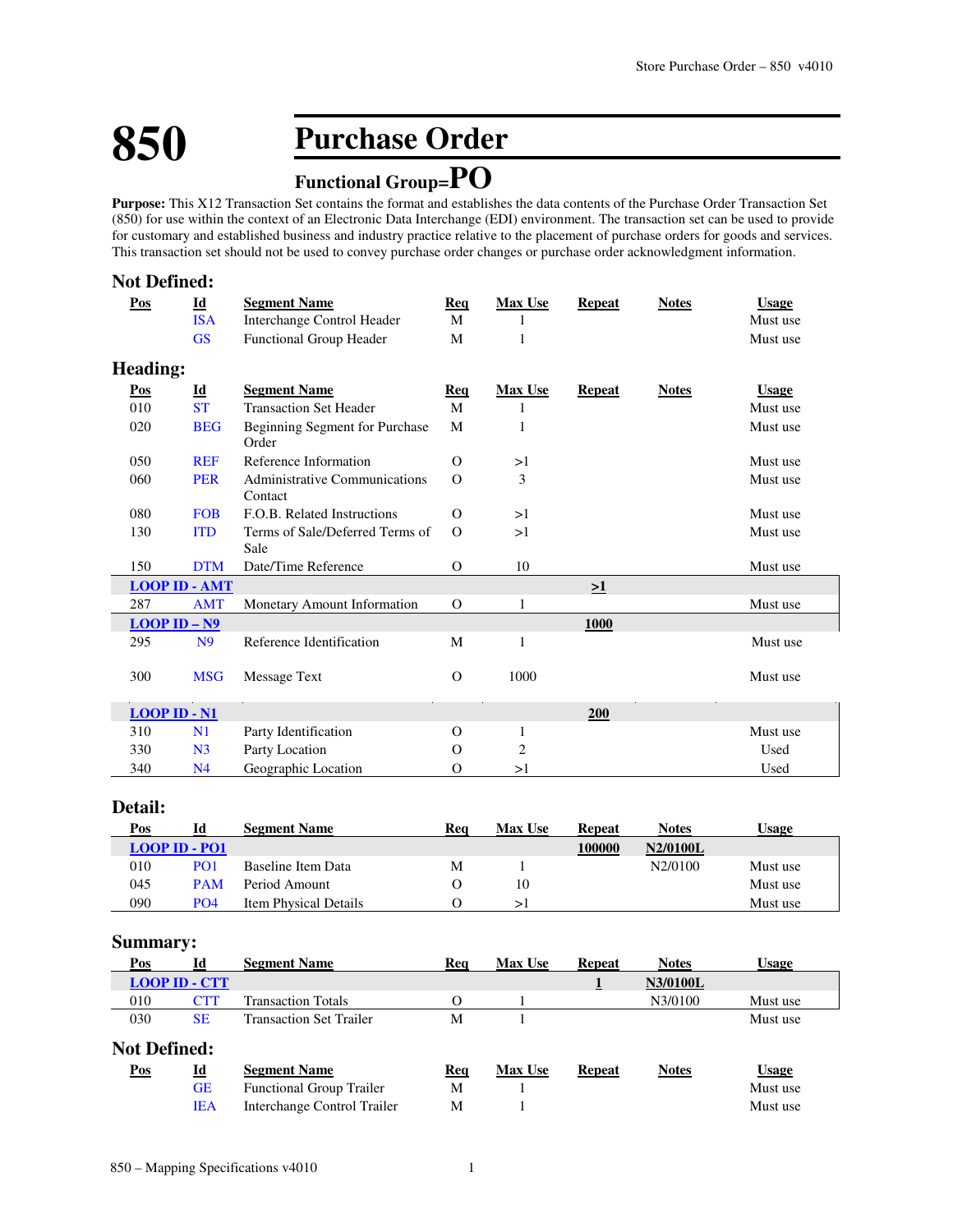#### **Notes:**

- 2/0100L PO102 is required.
- 2/0100 PO102 is required.
- 3/0100L The number of line items (CTT01) is the accumulation of the number of PO1 segments. If used, hash total (CTT02) is the sum of the value of quantities ordered (PO102) for each PO1 segment.
- 3/0100 The number of line items (CTT01) is the accumulation of the number of PO1 segments. If used, hash total (CTT02) is the sum of the value of quantities ordered (PO102) for each PO1 segment.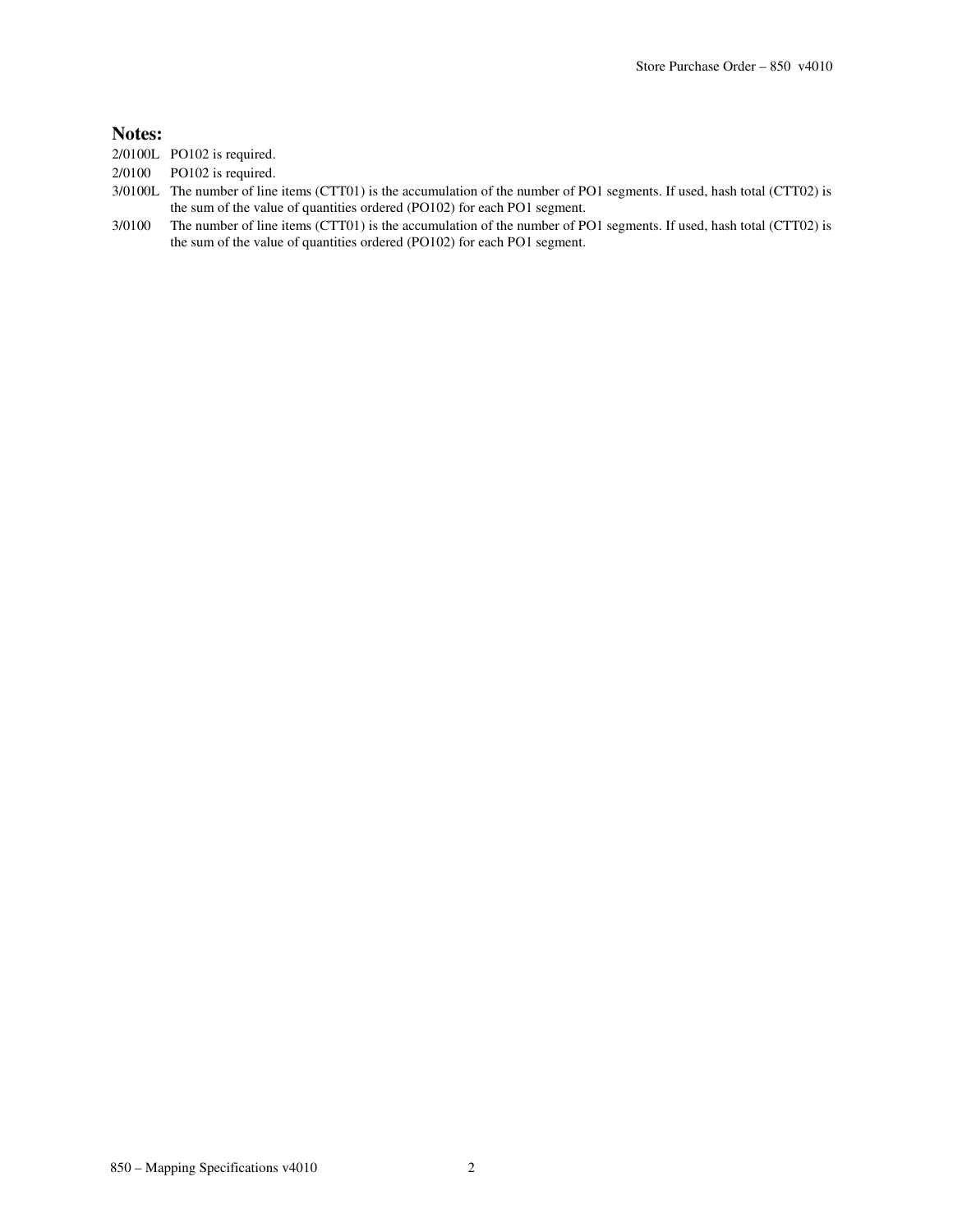# **ISA** Interchange Control Header **Posi** Not Defined - Mandatory Max: 1

**User Option (Usage):** Must use

**Purpose:** To start and identify an interchange of zero or more functional groups and interchange-related control segments

| <b>Element Summary:</b>         |                                              |                                                                                                                                                                                                                                     |                 |                   |                  |                          |
|---------------------------------|----------------------------------------------|-------------------------------------------------------------------------------------------------------------------------------------------------------------------------------------------------------------------------------------|-----------------|-------------------|------------------|--------------------------|
| <b>Ref</b><br><b>ISA01</b>      | $\underline{\mathbf{Id}}$<br>I <sub>01</sub> | <b>Element Name</b><br><b>Authorization Information Qualifier</b>                                                                                                                                                                   | <u>Req</u><br>M | <b>Type</b><br>ID | Min/Max<br>2/2   | <b>Usage</b><br>Must use |
|                                 |                                              | Description: Code identifying the type of information in the Authorization Information                                                                                                                                              |                 |                   |                  |                          |
|                                 |                                              | CodeList Summary (Total Codes: 7, Included: 1)<br>Code<br><b>Name</b><br>$\overline{00}$<br>No Authorization Information Present (No Meaningful Information in I02)                                                                 |                 |                   |                  |                          |
| <u>Ref</u><br>ISA <sub>02</sub> | $\underline{\mathbf{Id}}$<br>I <sub>02</sub> | <b>Element Name</b><br><b>Authorization Information</b>                                                                                                                                                                             | <u>Req</u><br>M | <b>Type</b><br>AN | Min/Max<br>10/10 | Usage<br>Must use        |
|                                 |                                              | <b>Description:</b> Information used for additional identification or authorization of the interchange sender<br>or the data in the interchange; the type of information is set by the Authorization Information Qualifier<br>(IO1) |                 |                   |                  |                          |
| ISA <sub>03</sub>               | I <sub>03</sub>                              | <b>Security Information Qualifier</b>                                                                                                                                                                                               | М               | ID                | 2/2              | Must use                 |
|                                 |                                              | Description: Code identifying the type of information in the Security Information                                                                                                                                                   |                 |                   |                  |                          |
|                                 |                                              | CodeList Summary (Total Codes: 2, Included: 1)<br>Code<br>Name<br>$00\,$<br>No Security Information Present (No Meaningful Information in I04)                                                                                      |                 |                   |                  |                          |
| Ref<br>ISA04                    | Id<br><b>I04</b>                             | <b>Element Name</b><br><b>Security Information</b>                                                                                                                                                                                  | <u>Req</u><br>M | <u>Type</u><br>AN | Min/Max<br>10/10 | <b>Usage</b><br>Must use |
|                                 |                                              | <b>Description:</b> This is used for identifying the security information about the interchange sender or the<br>data in the interchange; the type of information is set by the Security Information Qualifier (I03)                |                 |                   |                  |                          |
| ISA <sub>05</sub>               | I05                                          | <b>Interchange ID Qualifier</b>                                                                                                                                                                                                     | М               | ID                | 2/2              | Must use                 |
|                                 |                                              | <b>Description:</b> Code indicating the system/method of code structure used to designate the sender or<br>receiver ID element being qualified                                                                                      |                 |                   |                  |                          |
|                                 |                                              | CodeList Summary (Total Codes: 41, Included: 1)<br><b>Code</b><br>Name<br><b>Mutually Defined</b><br>ZZ                                                                                                                             |                 |                   |                  |                          |
| Ref                             | $\underline{\mathbf{Id}}$                    | <b>Element Name</b>                                                                                                                                                                                                                 | <u>Req</u>      | <u>Type</u>       | Min/Max          | <b>Usage</b>             |
| ISA <sub>06</sub>               | <b>I06</b>                                   | <b>Interchange Sender ID</b>                                                                                                                                                                                                        | M               | AN                | 15/15            | Must use                 |
|                                 |                                              | <b>Description:</b> Identification code published by the sender for other parties to use as the receiver ID to<br>route data to them; the sender always codes this value in the sender ID element                                   |                 |                   |                  |                          |
| ISA07                           | I05                                          | <b>Interchange ID Qualifier</b>                                                                                                                                                                                                     | М               | ID                | 2/2              | Must use                 |
|                                 |                                              | Description: Code indicating the system/method of code structure used to designate the sender or<br>receiver ID element being qualified                                                                                             |                 |                   |                  |                          |
|                                 |                                              | CodeList Summary (Total Codes: 41, Included: 1)<br><b>Code</b><br>Name<br>01<br>Duns (Dun & Bradstreet)                                                                                                                             |                 |                   |                  |                          |
| <b>Ref</b>                      | $\underline{\mathbf{Id}}$                    | <b>Element Name</b>                                                                                                                                                                                                                 | <u>Req</u>      | <b>Type</b>       | Min/Max          | <b>Usage</b>             |
| ISA08                           | <b>I07</b>                                   | <b>Interchange Receiver ID</b>                                                                                                                                                                                                      | M               | AN                | 15/15            | Must use                 |
|                                 |                                              | December 2000 - Titulat Country                                                                                                                                                                                                     |                 |                   | TTL              |                          |

**Description:** Identification code published by the receiver of the data; When sending, it is used by the sender as their sending ID, thus other parties sending to them will use this as a receiving ID to route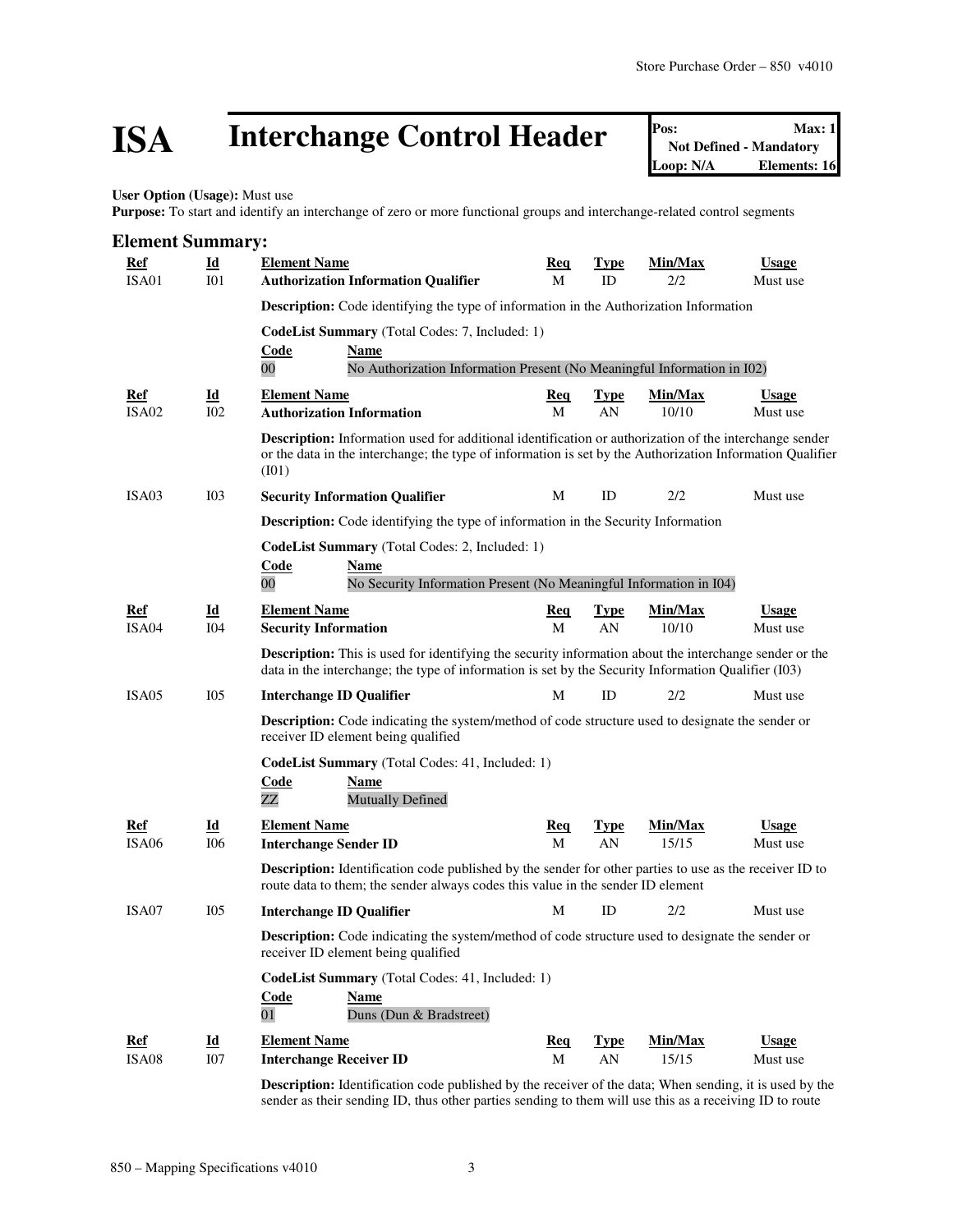|                   |            | data to them                                                                                                                                                                                                                                                                                                                                                               |            |                |         |              |
|-------------------|------------|----------------------------------------------------------------------------------------------------------------------------------------------------------------------------------------------------------------------------------------------------------------------------------------------------------------------------------------------------------------------------|------------|----------------|---------|--------------|
| ISA <sub>09</sub> | <b>I08</b> | <b>Interchange Date</b>                                                                                                                                                                                                                                                                                                                                                    | М          | DT             | 6/6     | Must use     |
|                   |            | <b>Description:</b> Date of the interchange                                                                                                                                                                                                                                                                                                                                |            |                |         |              |
| ISA10             | I09        | <b>Interchange Time</b>                                                                                                                                                                                                                                                                                                                                                    | М          | TM             | 4/4     | Must use     |
|                   |            | <b>Description:</b> Time of the interchange                                                                                                                                                                                                                                                                                                                                |            |                |         |              |
| ISA11             | I65        | <b>Repetition Separator</b>                                                                                                                                                                                                                                                                                                                                                | М          |                | 1/1     | Must use     |
|                   |            | <b>Description:</b> Type is not applicable; the repetition separator is a delimiter and not a data element; this<br>field provides the delimiter used to separate repeated occurrences of a simple data element or a<br>composite data structure; this value must be different than the data element separator, component<br>element separator, and the segment terminator |            |                |         |              |
| ISA12             | 111        | <b>Interchange Control Version Number</b>                                                                                                                                                                                                                                                                                                                                  | М          | ID             | 5/5     | Must use     |
|                   |            | Description: Code specifying the version number of the interchange control segments                                                                                                                                                                                                                                                                                        |            |                |         |              |
|                   |            | CodeList Summary (Total Codes: 20, Included: 1)<br>Code<br><b>Name</b><br>00401<br>Draft Standards for Trial Use Approved for Publication by ASC X12 Procedures<br>Review Board through October 1997                                                                                                                                                                       |            |                |         |              |
| Ref               | Id         | <b>Element Name</b>                                                                                                                                                                                                                                                                                                                                                        | Req        | Type           | Min/Max | <b>Usage</b> |
| ISA13             | 112        | <b>Interchange Control Number</b>                                                                                                                                                                                                                                                                                                                                          | M          | N <sub>0</sub> | 9/9     | Must use     |
|                   |            | <b>Description:</b> A control number assigned by the interchange sender                                                                                                                                                                                                                                                                                                    |            |                |         |              |
| ISA14             | 113        | <b>Acknowledgment Requested</b>                                                                                                                                                                                                                                                                                                                                            | M          | ID             | 1/1     | Must use     |
|                   |            | Description: Code indicating sender's request for an interchange acknowledgment                                                                                                                                                                                                                                                                                            |            |                |         |              |
|                   |            | <b>CodeList Summary</b> (Total Codes: 2, Included: 1)<br><b>Code</b><br><b>Name</b><br>$\overline{0}$<br>No Interchange Acknowledgment Requested                                                                                                                                                                                                                           |            |                |         |              |
| Ref               | Id         | <b>Element Name</b>                                                                                                                                                                                                                                                                                                                                                        | Req        | <b>Type</b>    | Min/Max | <b>Usage</b> |
| ISA15             | I14        | <b>Interchange Usage Indicator</b>                                                                                                                                                                                                                                                                                                                                         | M          | ID             | 1/1     | Must use     |
|                   |            | <b>Description:</b> Code indicating whether data enclosed by this interchange envelope is test, production<br>or information                                                                                                                                                                                                                                               |            |                |         |              |
|                   |            | <b>CodeList Summary</b> (Total Codes: 3, Included: 1)<br>Code<br>Name<br>$\overline{P}$<br><b>Production Data</b>                                                                                                                                                                                                                                                          |            |                |         |              |
| Ref               | Id         | <b>Element Name</b>                                                                                                                                                                                                                                                                                                                                                        | <u>Req</u> | <b>Type</b>    | Min/Max | <b>Usage</b> |
| ISA <sub>16</sub> | 115        | <b>Component Element Separator</b>                                                                                                                                                                                                                                                                                                                                         | M          |                | 1/1     | Must use     |
|                   |            | <b>Description:</b> Type is not applicable; the component element separator is a delimiter and not a data                                                                                                                                                                                                                                                                  |            |                |         |              |

element; this field provides the delimiter used to separate component data elements within a composite data structure; this value must be different than the data element separator and the segment terminator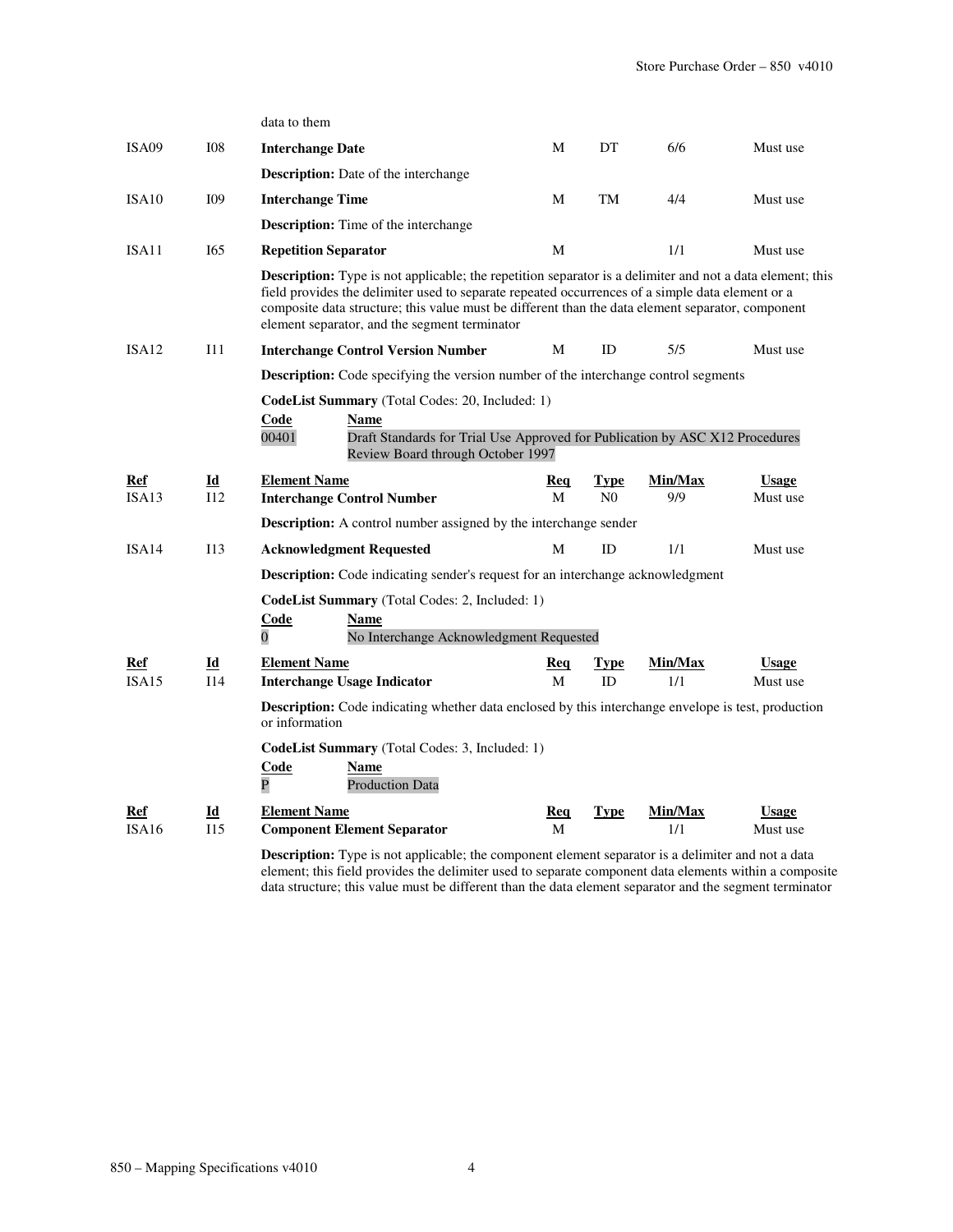# **GS Functional Group Header Pos:** Max: 1<br>Not Defined - Mandatory<br>Loop: N/A<br>Elements: 8

**Not Defined - Mandatory Elements: 8** 

**User Option (Usage):** Must use

**Purpose:** To indicate the beginning of a functional group and to provide control information

| <b>Element Summary:</b> |                                                                                                                                                                                                                                                                                                                                                                                                                                                                                                                   |                                                                                                                                                                                                                                                                                                                        |                 |                   |                 |                          |
|-------------------------|-------------------------------------------------------------------------------------------------------------------------------------------------------------------------------------------------------------------------------------------------------------------------------------------------------------------------------------------------------------------------------------------------------------------------------------------------------------------------------------------------------------------|------------------------------------------------------------------------------------------------------------------------------------------------------------------------------------------------------------------------------------------------------------------------------------------------------------------------|-----------------|-------------------|-----------------|--------------------------|
| <b>Ref</b><br>GS01      | $\underline{\mathbf{Id}}$<br>479                                                                                                                                                                                                                                                                                                                                                                                                                                                                                  | <b>Element Name</b><br><b>Functional Identifier Code</b>                                                                                                                                                                                                                                                               | <u>Req</u><br>M | <b>Type</b><br>ID | Min/Max<br>2/2  | <b>Usage</b><br>Must use |
|                         |                                                                                                                                                                                                                                                                                                                                                                                                                                                                                                                   | <b>Description:</b> Code identifying a group of application related transaction sets                                                                                                                                                                                                                                   |                 |                   |                 |                          |
|                         |                                                                                                                                                                                                                                                                                                                                                                                                                                                                                                                   | CodeList Summary (Total Codes: 260, Included: 1)<br><b>Code</b><br>Name<br>PO<br>Purchase Order (850)                                                                                                                                                                                                                  |                 |                   |                 |                          |
| <u>Ref</u><br>GS02      | $\underline{\mathbf{Id}}$<br>142                                                                                                                                                                                                                                                                                                                                                                                                                                                                                  | <b>Element Name</b><br><b>Application Sender's Code</b>                                                                                                                                                                                                                                                                | <b>Req</b><br>M | <b>Type</b><br>AN | Min/Max<br>2/15 | <b>Usage</b><br>Must use |
|                         |                                                                                                                                                                                                                                                                                                                                                                                                                                                                                                                   | <b>Description:</b> Code identifying party sending transmission; codes agreed to by trading partners                                                                                                                                                                                                                   |                 |                   |                 |                          |
| GS03                    | 124                                                                                                                                                                                                                                                                                                                                                                                                                                                                                                               | <b>Application Receiver's Code</b>                                                                                                                                                                                                                                                                                     | M               | AN                | 2/15            | Must use                 |
|                         |                                                                                                                                                                                                                                                                                                                                                                                                                                                                                                                   | <b>Description:</b> Code identifying party receiving transmission; codes agreed to by trading partners                                                                                                                                                                                                                 |                 |                   |                 |                          |
| GS <sub>04</sub>        | 373                                                                                                                                                                                                                                                                                                                                                                                                                                                                                                               | Date                                                                                                                                                                                                                                                                                                                   | M               | DT                | 8/8             | Must use                 |
|                         |                                                                                                                                                                                                                                                                                                                                                                                                                                                                                                                   | <b>Description:</b> Date expressed as CCYYMMDD where CC represents the first two digits of the<br>calendar year                                                                                                                                                                                                        |                 |                   |                 |                          |
| GS <sub>05</sub>        | 337                                                                                                                                                                                                                                                                                                                                                                                                                                                                                                               | <b>Time</b>                                                                                                                                                                                                                                                                                                            | М               | TM                | 4/8             | Must use                 |
|                         |                                                                                                                                                                                                                                                                                                                                                                                                                                                                                                                   | <b>Description:</b> Time expressed in 24-hour clock time as follows: HHMM, or HHMMSS, or<br>HHMMSSD, or HHMMSSDD, where H = hours (00-23), M = minutes (00-59), S = integer seconds<br>$(00-59)$ and DD = decimal seconds; decimal seconds are expressed as follows: D = tenths (0-9) and<br>$DD =$ hundredths (00-99) |                 |                   |                 |                          |
| GS06                    | 28                                                                                                                                                                                                                                                                                                                                                                                                                                                                                                                | <b>Group Control Number</b>                                                                                                                                                                                                                                                                                            | M               | N <sub>0</sub>    | 1/9             | Must use                 |
|                         |                                                                                                                                                                                                                                                                                                                                                                                                                                                                                                                   | <b>Description:</b> Assigned number originated and maintained by the sender                                                                                                                                                                                                                                            |                 |                   |                 |                          |
| GS07                    | 455                                                                                                                                                                                                                                                                                                                                                                                                                                                                                                               | <b>Responsible Agency Code</b>                                                                                                                                                                                                                                                                                         | М               | ID                | 1/2             | Must use                 |
|                         |                                                                                                                                                                                                                                                                                                                                                                                                                                                                                                                   | <b>Description:</b> Code identifying the issuer of the standard; this code is used in conjunction with Data<br>Element 480                                                                                                                                                                                             |                 |                   |                 |                          |
|                         |                                                                                                                                                                                                                                                                                                                                                                                                                                                                                                                   | CodeList Summary (Total Codes: 2, Included: 1)<br><b>Code</b><br>Name<br>$\overline{\text{X}}$<br>Accredited Standards Committee X12                                                                                                                                                                                   |                 |                   |                 |                          |
| Ref<br><b>GS08</b>      | Id<br>480                                                                                                                                                                                                                                                                                                                                                                                                                                                                                                         | <b>Element Name</b><br><b>Version / Release / Industry Identifier Code</b>                                                                                                                                                                                                                                             | Req<br>M        | <b>Type</b><br>AN | Min/Max<br>1/12 | <b>Usage</b><br>Must use |
|                         | <b>Description:</b> Code indicating the version, release, subrelease, and industry identifier of the EDI<br>standard being used, including the GS and GE segments; if code in DE455 in GS segment is X, then in<br>DE 480 positions 1-3 are the version number; positions 4-6 are the release and subrelease, level of the<br>version; and positions 7-12 are the industry or trade association identifiers (optionally assigned by<br>user); if code in DE455 in GS segment is T, then other formats are allowed |                                                                                                                                                                                                                                                                                                                        |                 |                   |                 |                          |
|                         |                                                                                                                                                                                                                                                                                                                                                                                                                                                                                                                   | CodeList Summary (Total Codes: 54, Included: 1)<br>Code<br><b>Name</b><br>004010<br>Draft Standards Approved for Publication by ASC X12 Procedures Review Board<br>through October 1997                                                                                                                                |                 |                   |                 |                          |

## **Semantics:**

1. GS04 is the group date.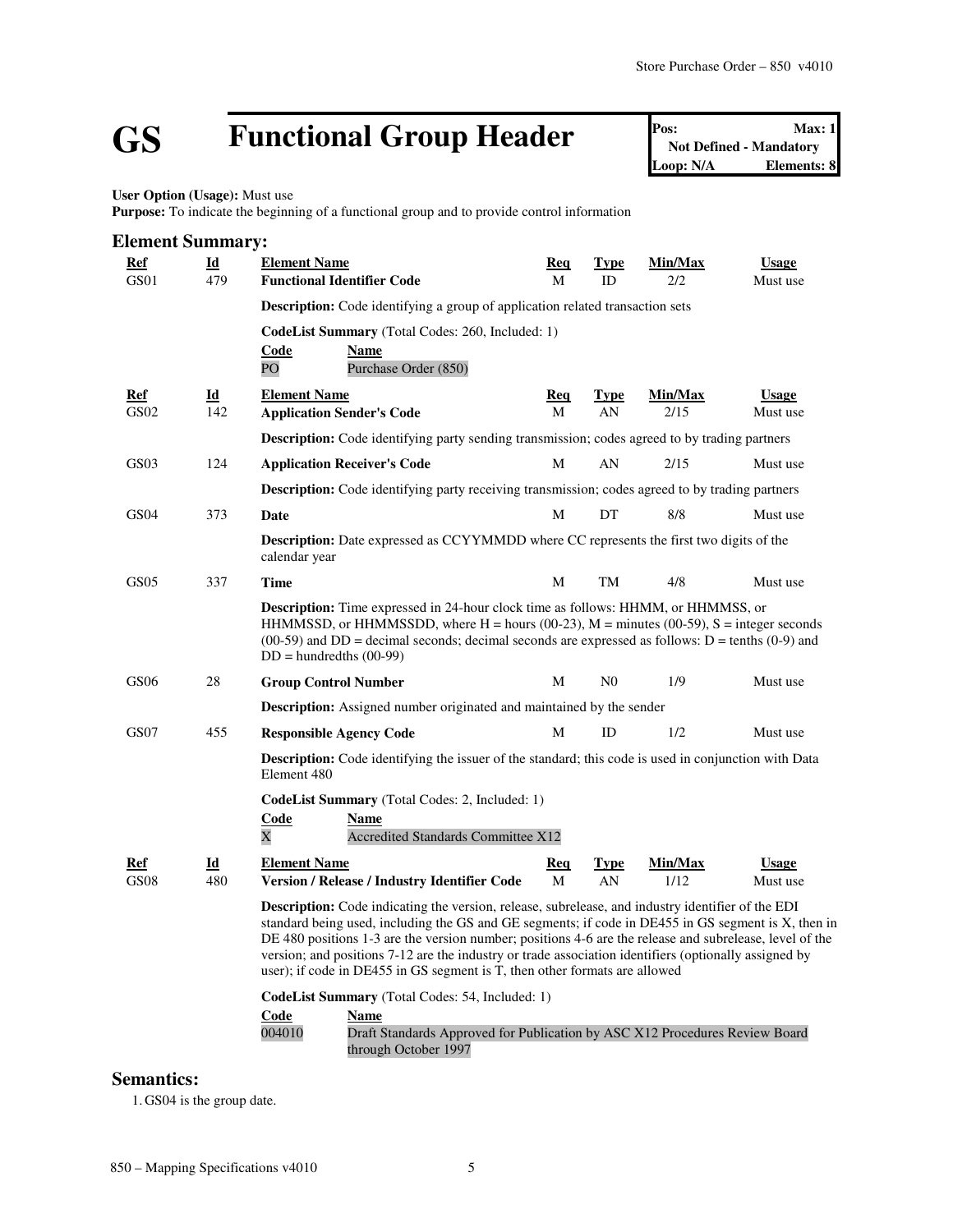2. GS05 is the group time.

3.The data interchange control number GS06 in this header must be identical to the same data element in the associated functional group trailer, GE02.

#### **Comments:**

1. A functional group of related transaction sets, within the scope of X12 standards, consists of a collection of similar transaction sets enclosed by a functional group header and a functional group trailer.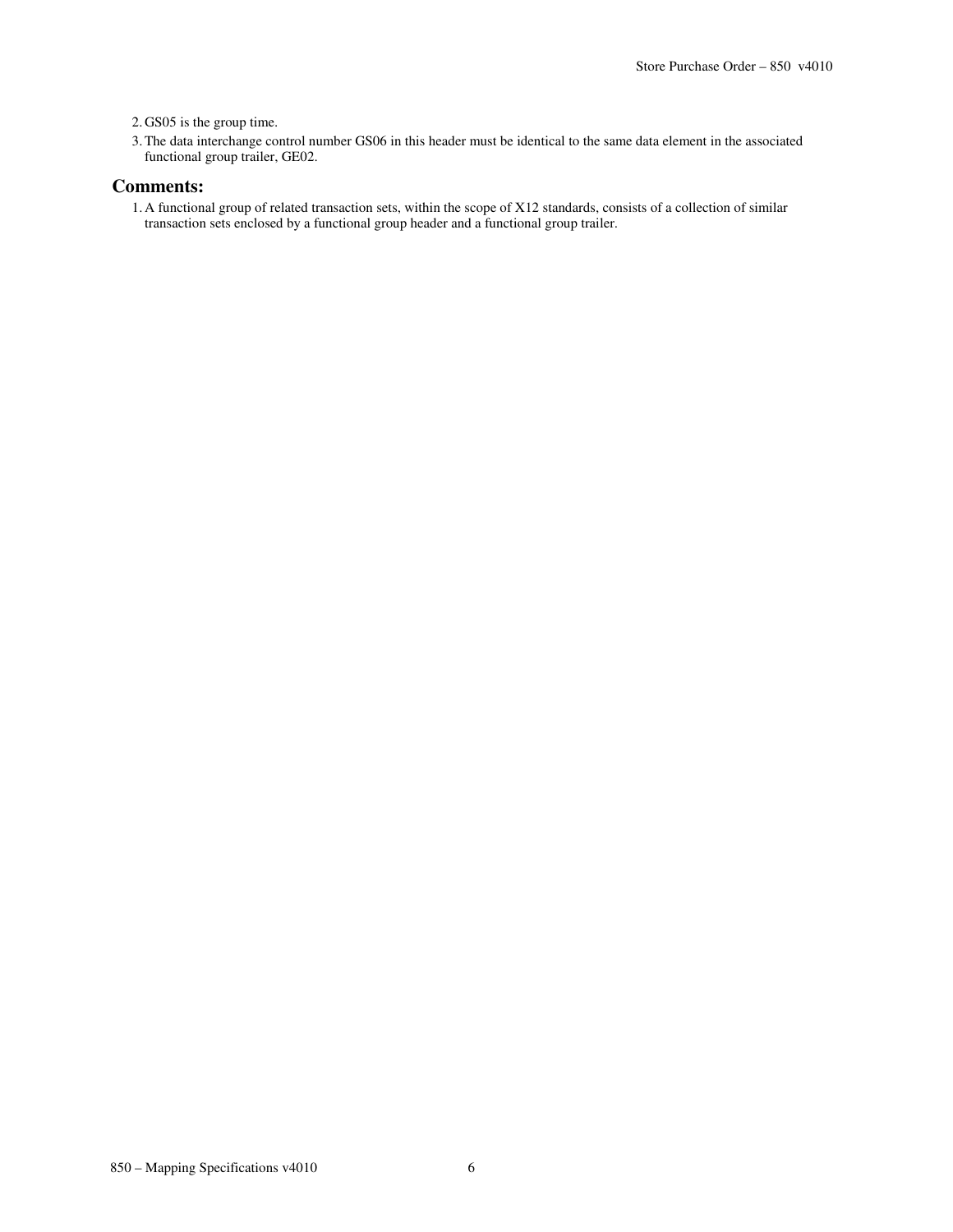# **ST Transaction Set Header Pos:** 0100 **Max:** 1<br> **Pos:** 0100 **Max:** 1<br> **Loop:** N/A **Elements:** 2

**Heading - Mandatory Loop: N/A** 

**User Option (Usage):** Must use

**Purpose:** To indicate the start of a transaction set and to assign a control number

# **Element Summary: Ref Id Element Name Req Type Min/Max Usage** ST01 143 **Transaction Set Identifier Code** M ID 3/3 Must use **Description:** Code uniquely identifying a Transaction Set **CodeList Summary** (Total Codes: 318, Included: 1) **Code Name** 850 Purchase Order **Ref Id Element Name Req Type Min/Max Usage** ST02 329 **Transaction Set Control Number** M AN 4/9 Must use

**Description:** Identifying control number that must be unique within the transaction set functional group assigned by the originator for a transaction set

## **Semantics:**

- 1.The transaction set identifier (ST01) is used by the translation routines of the interchange partners to select the appropriate transaction set definition (e.g., 810 selects the Invoice Transaction Set).
- 2.The implementation convention reference (ST03) is used by the translation routines of the interchange partners to select the appropriate implementation convention to match the transaction set definition. When used, this implementation convention reference takes precedence over the implementation reference specified in the GS08.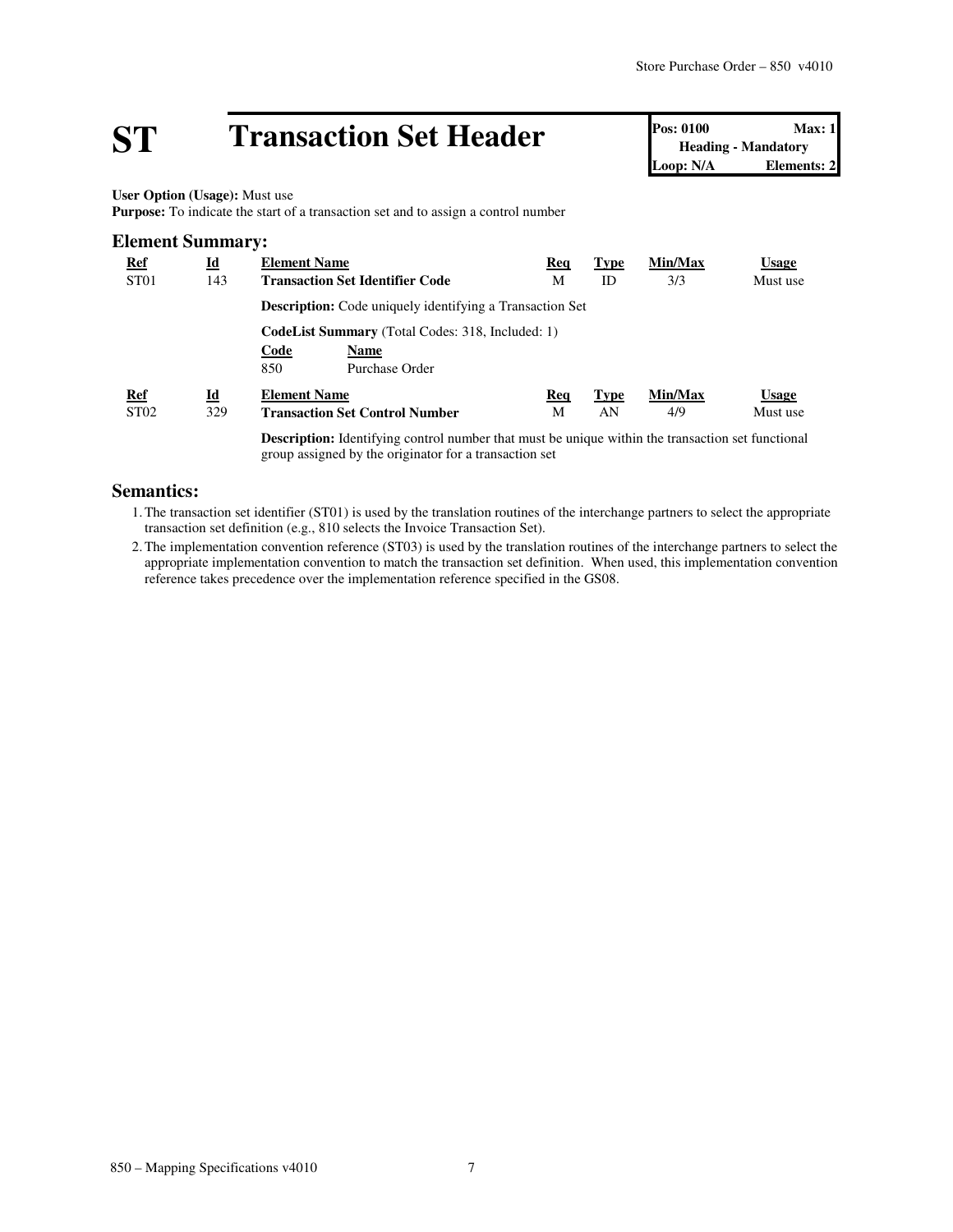# **BEG Beginning Segment for Purchase Order**

**Pos: 0200 Max: 1 Heading - Mandatory Loop: N/A Elements: 4**

**User Option (Usage):** Must use

**Purpose:** To indicate the beginning of the Purchase Order Transaction Set and transmit identifying numbers and dates

| <b>Element Summary:</b> |                                  |                                                                                                                 |                 |                   |                |                          |  |  |  |
|-------------------------|----------------------------------|-----------------------------------------------------------------------------------------------------------------|-----------------|-------------------|----------------|--------------------------|--|--|--|
| <u>Ref</u><br>BEG01     | $\underline{\mathbf{Id}}$<br>353 | <b>Element Name</b><br><b>Transaction Set Purpose Code</b>                                                      | <b>Req</b><br>M | <b>Type</b><br>ID | Min/Max<br>2/2 | <b>Usage</b><br>Must use |  |  |  |
|                         |                                  | <b>Description:</b> Code identifying purpose of transaction set                                                 |                 |                   |                |                          |  |  |  |
|                         |                                  | <b>CodeList Summary</b> (Total Codes: 66, Included: 1)<br>Code<br>Name<br>$00\,$<br>Original                    |                 |                   |                |                          |  |  |  |
| Ref                     | $\underline{\mathbf{Id}}$        | <b>Element Name</b>                                                                                             | <b>Req</b>      | <b>Type</b>       | Min/Max        | <b>Usage</b>             |  |  |  |
| BEG02                   | 92                               | <b>Purchase Order Type Code</b>                                                                                 | M               | ID                | 2/2            | Must use                 |  |  |  |
|                         |                                  | <b>Description:</b> Code specifying the type of Purchase Order                                                  |                 |                   |                |                          |  |  |  |
|                         |                                  | <b>CodeList Summary</b> (Total Codes: 76, Included: 1)<br><b>Code</b><br><b>Name</b><br>DS<br>Dropship          |                 |                   |                |                          |  |  |  |
| Ref                     | $\underline{\mathbf{Id}}$        | <b>Element Name</b>                                                                                             | <b>Req</b>      | <b>Type</b>       | Min/Max        | <b>Usage</b>             |  |  |  |
| BEG03                   | 324                              | <b>Purchase Order Number</b>                                                                                    | M               | AN                | 1/22           | Must use                 |  |  |  |
|                         |                                  | <b>Description:</b> Identifying number for Purchase Order assigned by the orderer/purchaser                     |                 |                   |                |                          |  |  |  |
| BEG05                   | 373                              | Date                                                                                                            | M               | DT                | 8/8            | Must use                 |  |  |  |
|                         |                                  | <b>Description:</b> Date expressed as CCYYMMDD where CC represents the first two digits of the<br>calendar year |                 |                   |                |                          |  |  |  |

## **Semantics:**

1.BEG05 is the date assigned by the purchaser to purchase order.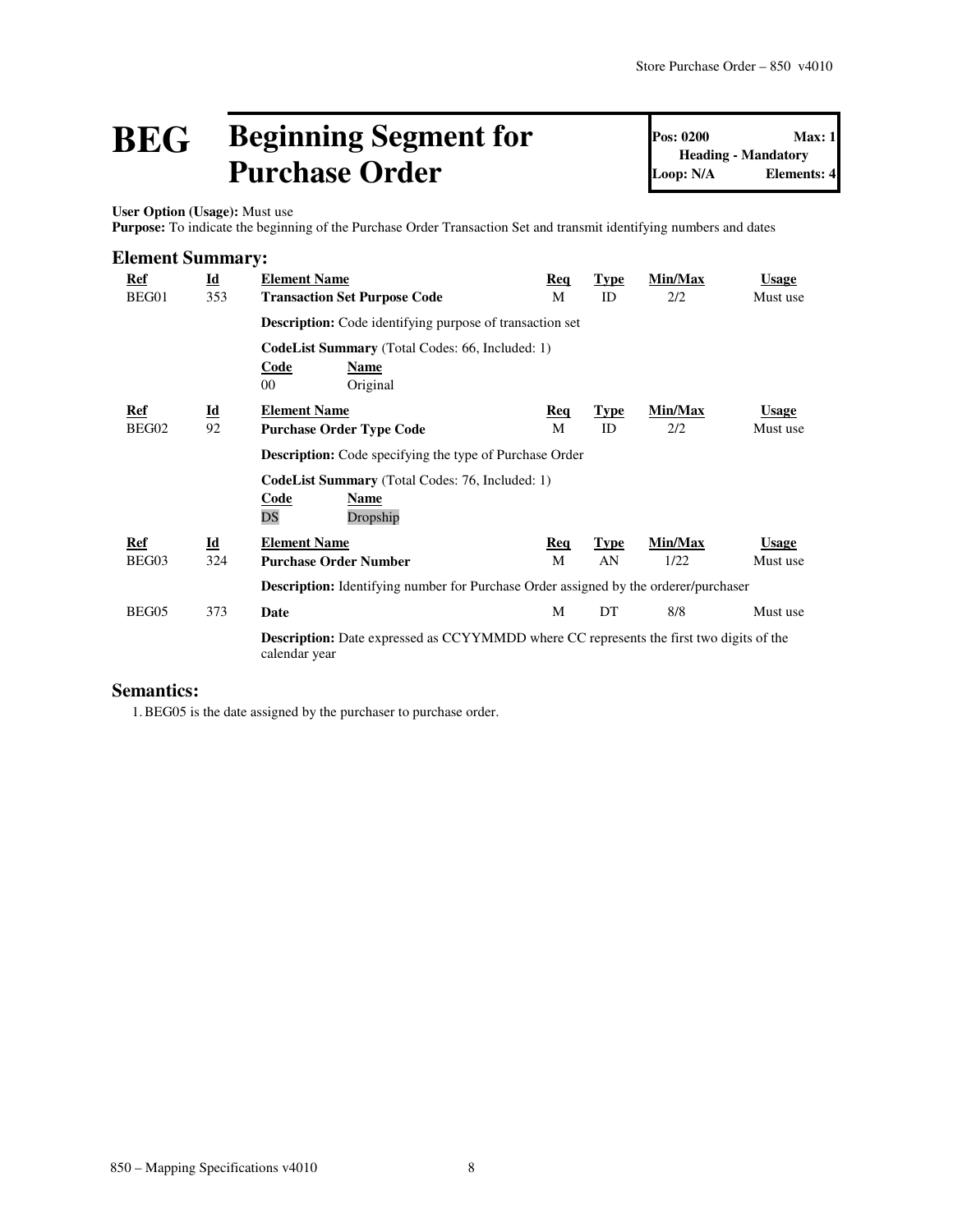# **REF Reference Information Pos: 0500 Max: >1**<br> **Loop: N/A Leading** • Optional<br> **Loop: N/A Elements: 2**

**Heading - Optional Elements: 2** 

**User Option (Usage):** Must use **Purpose:** To specify identifying information

## **Element Summary:**

| <b>Ref</b><br>REF01 | $\underline{\mathbf{Id}}$<br>128 | <b>Element Name</b><br><b>Reference Identification Qualifier</b>                                                                                                             | <b>Req</b><br>М | Type<br>ID  | Min/Max<br>2/3 | <b>Usage</b><br>Must use |  |  |
|---------------------|----------------------------------|------------------------------------------------------------------------------------------------------------------------------------------------------------------------------|-----------------|-------------|----------------|--------------------------|--|--|
|                     |                                  | <b>Description:</b> Code qualifying the Reference Identification                                                                                                             |                 |             |                |                          |  |  |
|                     |                                  | <b>CodeList Summary</b> (Total Codes: 1731, Included: 1)                                                                                                                     |                 |             |                |                          |  |  |
|                     |                                  | Code<br><b>Name</b><br><b>VR</b><br>Vendor ID Number                                                                                                                         |                 |             |                |                          |  |  |
| <b>Ref</b>          | $\underline{\mathbf{Id}}$        | <b>Element Name</b>                                                                                                                                                          | Req             | <b>Type</b> | Min/Max        | <b>Usage</b>             |  |  |
| REF <sub>02</sub>   | 127                              | <b>Reference Identification</b>                                                                                                                                              | X               | AN          | 1/50           | Must use                 |  |  |
|                     |                                  | <b>Description:</b> Reference information as defined for a particular Transaction Set or as specified by the<br>Reference Identification Qualifier<br>Value defined by REF01 |                 |             |                |                          |  |  |

# **Syntax Rules:**

1.R0203 - At least one of REF02 or REF03 is required.

### **Semantics:**

1.REF04 contains data relating to the value cited in REF02.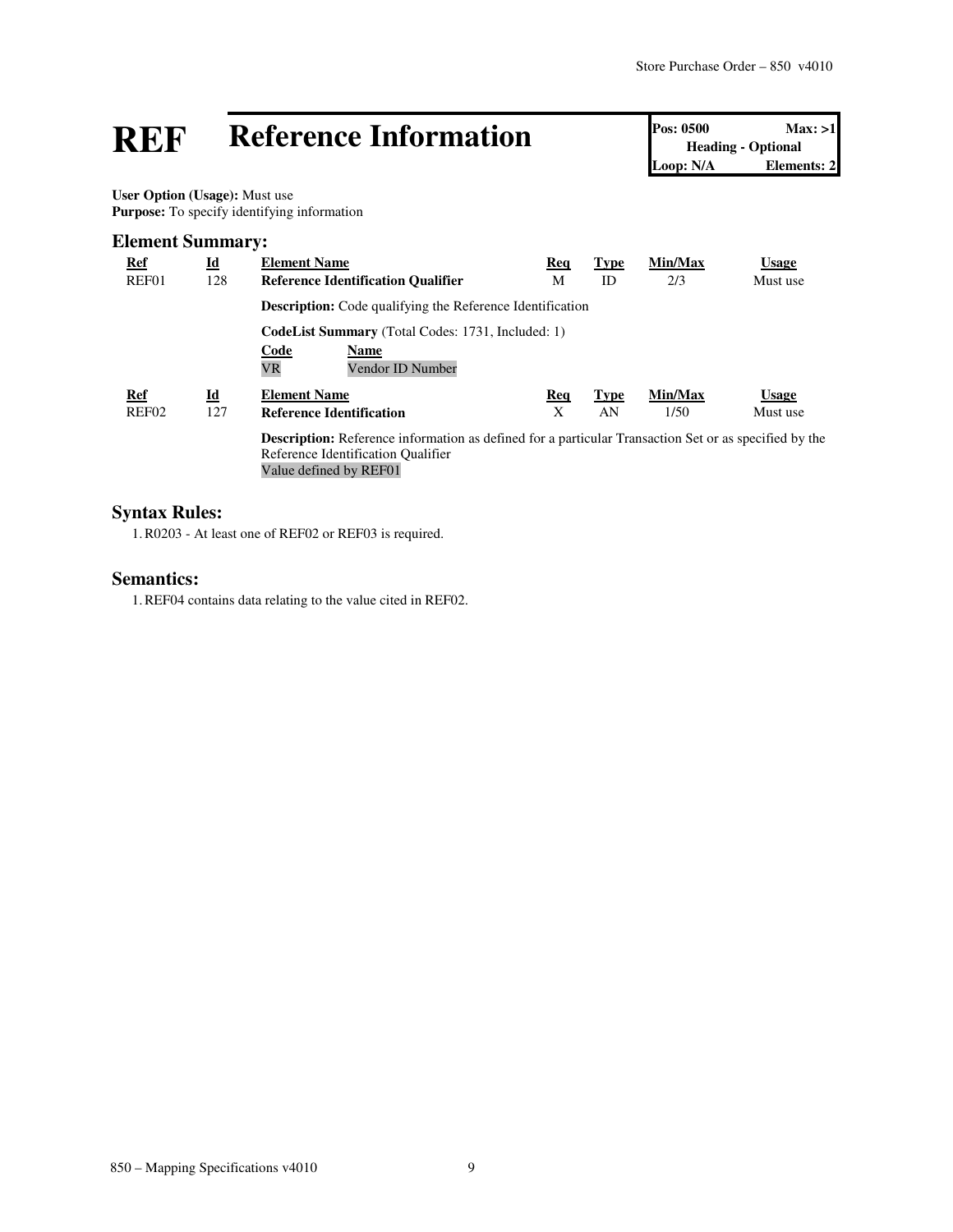# **PER Administrative Communications Contact**

**Pos: 0600 Max: 3 Heading - Optional Loop: N/A Elements: 3**

**User Option (Usage):** Must use

**Purpose:** To identify a person or office to whom administrative communications should be directed

|  | <b>Element Summary:</b> |
|--|-------------------------|
|--|-------------------------|

| Ref<br>PER <sub>01</sub> | $\underline{\mathbf{Id}}$<br>366 | <b>Element Name</b><br><b>Contact Function Code</b>                                                      | Req<br>М   | <b>Type</b><br>ID | Min/Max<br>2/2 | <b>Usage</b><br>Must use |
|--------------------------|----------------------------------|----------------------------------------------------------------------------------------------------------|------------|-------------------|----------------|--------------------------|
|                          |                                  | <b>Description:</b> Code identifying the major duty or responsibility of the person or group named       |            |                   |                |                          |
|                          |                                  | <b>CodeList Summary</b> (Total Codes: 238, Included: 1)<br>Code<br>Name<br>DC<br><b>Delivery Contact</b> |            |                   |                |                          |
| Ref                      | $\underline{\mathbf{Id}}$        | <b>Element Name</b>                                                                                      | Req        | <b>Type</b>       | Min/Max        | <b>Usage</b>             |
| PER <sub>03</sub>        | 365                              | <b>Communication Number Qualifier</b>                                                                    | X          | ID                | 2/2            | Must use                 |
|                          |                                  | <b>Description:</b> Code identifying the type of communication number                                    |            |                   |                |                          |
|                          |                                  | <b>CodeList Summary</b> (Total Codes: 42, Included: 1)                                                   |            |                   |                |                          |
|                          |                                  | Code<br>Name<br>TE<br>Telephone                                                                          |            |                   |                |                          |
| Ref                      | $\underline{\mathbf{Id}}$        | <b>Element Name</b>                                                                                      | <b>Req</b> | <b>Type</b>       | Min/Max        | <b>Usage</b>             |
| PER <sub>04</sub>        | 364                              | <b>Communication Number</b>                                                                              | X          | AN                | 1/256          | Must use                 |
|                          |                                  | <b>Description:</b> Complete communications number including country or area code when applicable        |            |                   |                |                          |

Store Phone Number

## **Syntax Rules:**

1. P0304 - If either PER03 or PER04 is present, then the other is required.

2. P0506 - If either PER05 or PER06 is present, then the other is required.

3. P0708 - If either PER07 or PER08 is present, then the other is required.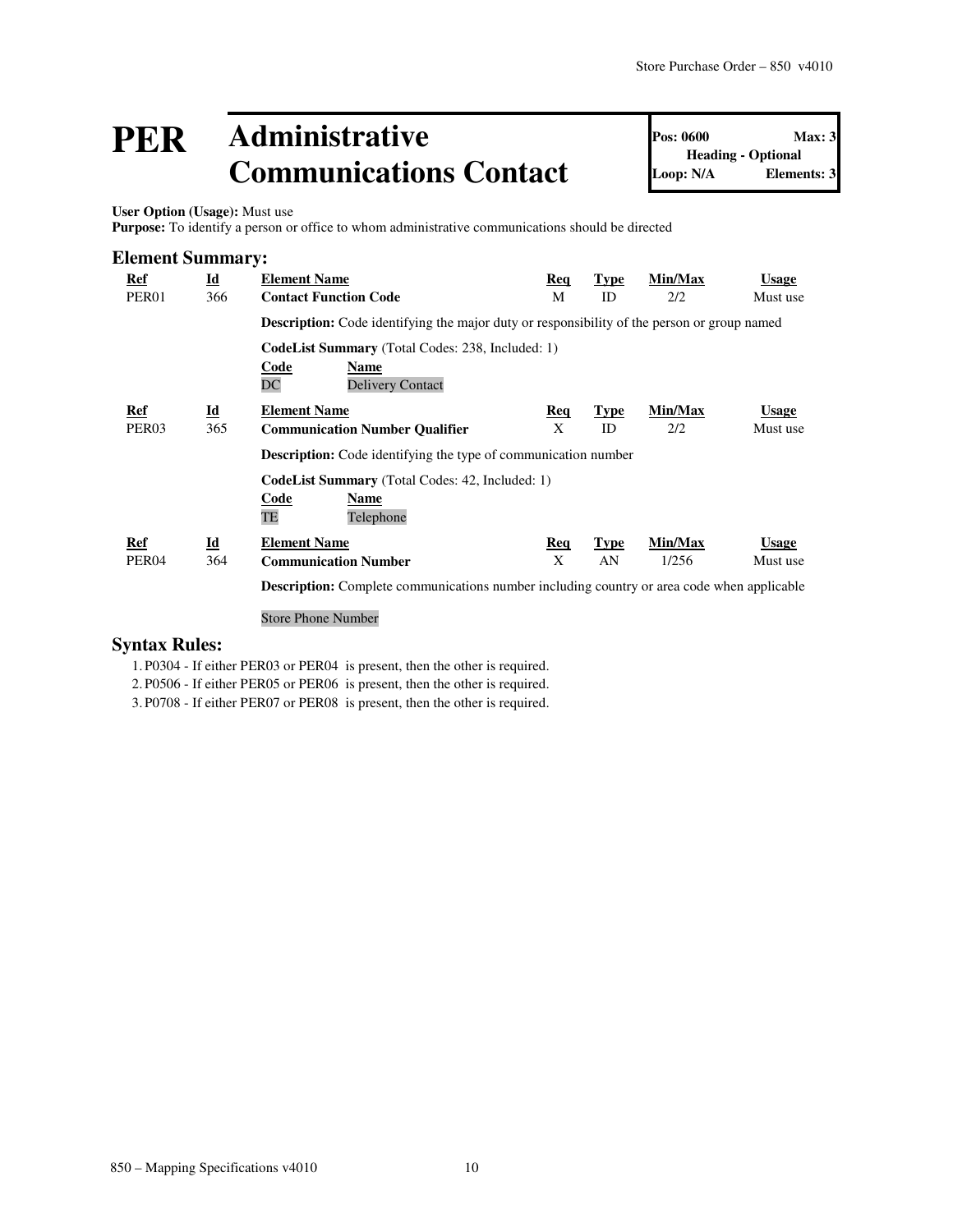# **FOB F.O.B. Related Instructions Pos: 0800 Max: >1**<br> **Formal**<br> **FROB F.O.B. Related Instructions Pos: 0800 Max: >1**<br> **Elements: 1**

**Heading - Optional** Loop: N/A

**User Option (Usage):** Must use

Purpose: To specify transportation instructions relating to shipment

### **Element Summary:**

| <b>Usage</b> |
|--------------|
| Must use     |
|              |
|              |
|              |
|              |
|              |
|              |

- 1.C0302 If FOB03 is present, then FOB02 is required.
- 2.C0405 If FOB04 is present, then FOB05 is required.
- 3.C0706 If FOB07 is present, then FOB06 is required.
- 4.C0809 If FOB08 is present, then FOB09 is required.

## **Semantics:**

- 1. FOB01 indicates which party will pay the carrier.
- 2. FOB02 is the code specifying transportation responsibility location.
- 3. FOB06 is the code specifying the title passage location.
- 4. FOB08 is the code specifying the point at which the risk of loss transfers. This may be different than the location specified in FOB02/FOB03 and FOB06/FOB07.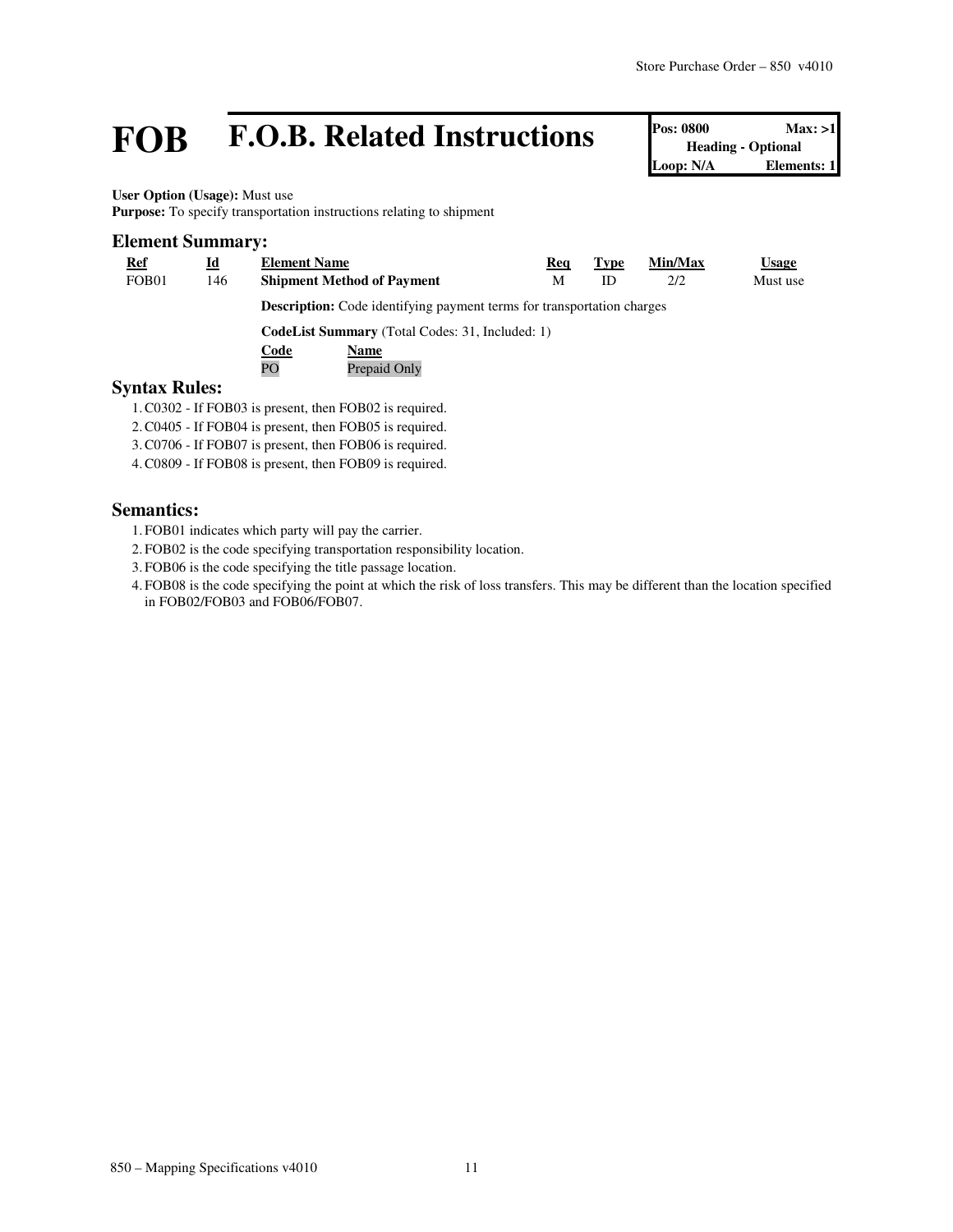# **ITD Terms of Sale/Deferred Terms of Sale**

**Pos: 1300 Max: >1 Loop: N/A Elements: 4**

**Heading - Optional**

**User Option (Usage):** Must use **Purpose:** To specify terms of sale

| <b>Element Summary:</b> |                           |                                                                                                |            |                |         |              |  |  |
|-------------------------|---------------------------|------------------------------------------------------------------------------------------------|------------|----------------|---------|--------------|--|--|
| <u>Ref</u>              | $\underline{\mathbf{Id}}$ | <b>Element Name</b>                                                                            | Req        | <b>Type</b>    | Min/Max | <b>Usage</b> |  |  |
| ITD01                   | 336                       | <b>Terms Type Code</b>                                                                         | $\Omega$   | ID             | 2/2     | Must use     |  |  |
|                         |                           | <b>Description:</b> Code identifying type of payment terms                                     |            |                |         |              |  |  |
|                         |                           | CodeList Summary (Total Codes: 77, Included: 1)                                                |            |                |         |              |  |  |
|                         |                           | Code<br>Name<br>01<br><b>Basic</b>                                                             |            |                |         |              |  |  |
| Ref                     | $\underline{\mathbf{Id}}$ | <b>Element Name</b>                                                                            | <b>Req</b> | <b>Type</b>    | Min/Max | <b>Usage</b> |  |  |
| ITD <sub>02</sub>       | 333                       | <b>Terms Basis Date Code</b>                                                                   | $\Omega$   | ID             | 1/2     | Must use     |  |  |
|                         |                           | <b>Description:</b> Code identifying the beginning of the terms period                         |            |                |         |              |  |  |
|                         |                           | <b>CodeList Summary</b> (Total Codes: 17, Included: 1)                                         |            |                |         |              |  |  |
|                         |                           | <u>Code</u><br><b>Name</b>                                                                     |            |                |         |              |  |  |
|                         |                           | 15<br><b>Receipt of Goods</b>                                                                  |            |                |         |              |  |  |
| Ref                     | $\underline{\mathbf{Id}}$ | <b>Element Name</b>                                                                            | <u>Req</u> | <b>Type</b>    | Min/Max | <b>Usage</b> |  |  |
| ITD07                   | 386                       | <b>Terms Net Days</b>                                                                          | $\Omega$   | N <sub>0</sub> | 1/3     | Must use     |  |  |
|                         |                           | <b>Description:</b> Number of days until total invoice amount is due (discount not applicable) |            |                |         |              |  |  |
| ITD <sub>10</sub>       | 389                       | <b>Deferred Amount Due</b>                                                                     | X          | N <sub>2</sub> | 1/10    | Must use     |  |  |
|                         |                           | <b>Description:</b> Deferred amount due for payment                                            |            |                |         |              |  |  |

### **Syntax Rules:**

1.L03040513 - If ITD03 is present, then at least one of ITD04, ITD05 or ITD13 is required.

2.L08040513 - If ITD08 is present, then at least one of ITD04, ITD05 or ITD13 is required.

3.L091011 - If ITD09 is present, then at least one of ITD10 or ITD11 is required.

#### **Semantics:**

1.ITD15 is the percentage applied to a base amount used to determine a late payment charge.

#### **Comments:**

1.If the code in ITD01 is "04", then ITD07 or ITD09 is required and either ITD10 or ITD11 is required; if the code in ITD01 is "05", then ITD06 or ITD07 is required.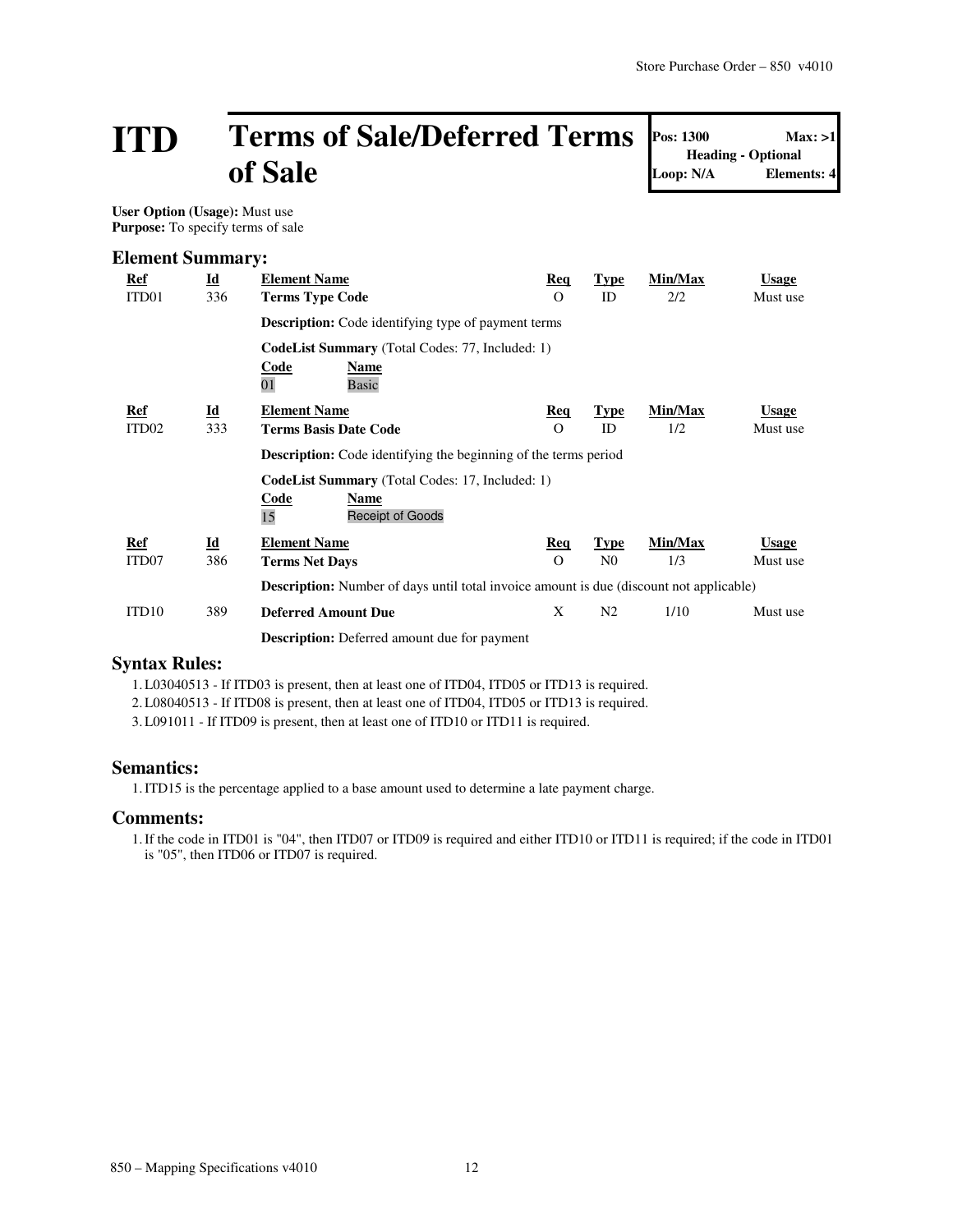# **DTM** Date/Time Reference **Pos:** 1500 Max: 10<br>
Loop: N/A Elements: 2

**Heading - Optional Elements: 2** 

**User Option (Usage):** Must use **Purpose:** To specify pertinent dates and times

## **Element Summary:**

| <b>Ref</b><br>DTM01 | $\underline{\mathbf{Id}}$<br>374 | <b>Element Name</b><br>Date/Time Qualifier                                                               | Req<br>М | <b>Type</b><br>ID | Min/Max<br>3/3 | <b>Usage</b><br>Must use |  |  |
|---------------------|----------------------------------|----------------------------------------------------------------------------------------------------------|----------|-------------------|----------------|--------------------------|--|--|
|                     |                                  | <b>Description:</b> Code specifying type of date or time, or both date and time                          |          |                   |                |                          |  |  |
|                     |                                  | <b>CodeList Summary</b> (Total Codes: 1280, Included: 1)<br>Code<br><b>Name</b><br>010<br>Requested Ship |          |                   |                |                          |  |  |
| Ref<br>DTM02        | Id<br>373                        | <b>Element Name</b><br>Date                                                                              | Req<br>X | <b>Type</b><br>DТ | Min/Max<br>8/8 | <b>Usage</b><br>Must use |  |  |
|                     |                                  | December on Deta expressed as CCVVMMDD where CC concerning the first two digits of the                   |          |                   |                |                          |  |  |

**Description:** Date expressed as CCYYMMDD where CC represents the first two digits of the calendar year

# **Syntax Rules:**

1.R020305 - At least one of DTM02, DTM03 or DTM05 is required.

2.C0403 - If DTM04 is present, then DTM03 is required.

3. P0506 - If either DTM05 or DTM06 is present, then the other is required.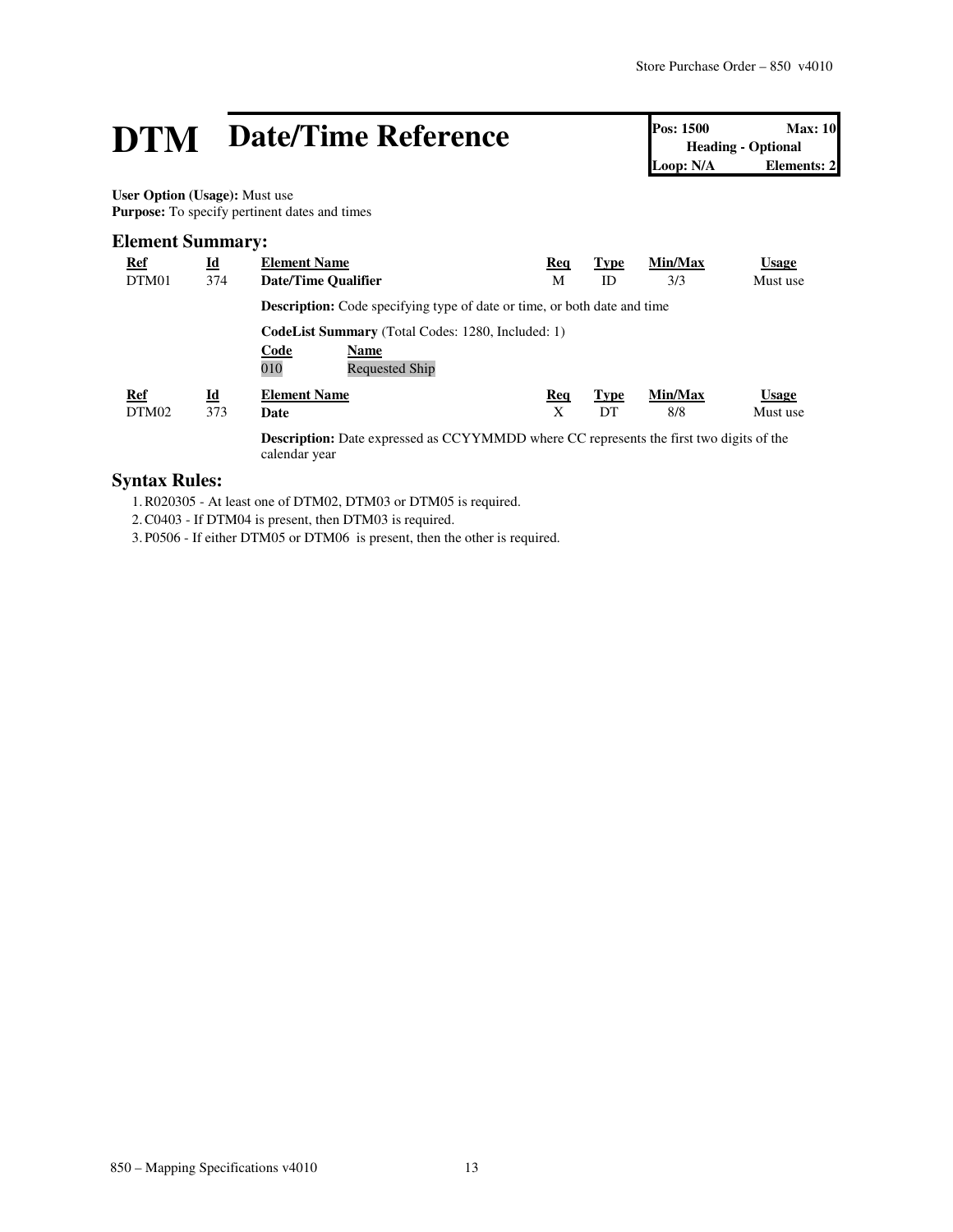# **Loop Monetary Amount Information Pos: 2870 Repeat: >1**

**Optional Loop: AMT Elements: N/A**

**User Option (Usage):** Must use **Purpose:** To indicate the total monetary amount

## **Loop Summary:**

| Pos  | <b>Segment Name</b>                    | Rea | <b>Max Use</b> | Repeat | Usage    |
|------|----------------------------------------|-----|----------------|--------|----------|
| 2870 | <b>AMT</b> Monetary Amount Information |     |                |        | Must use |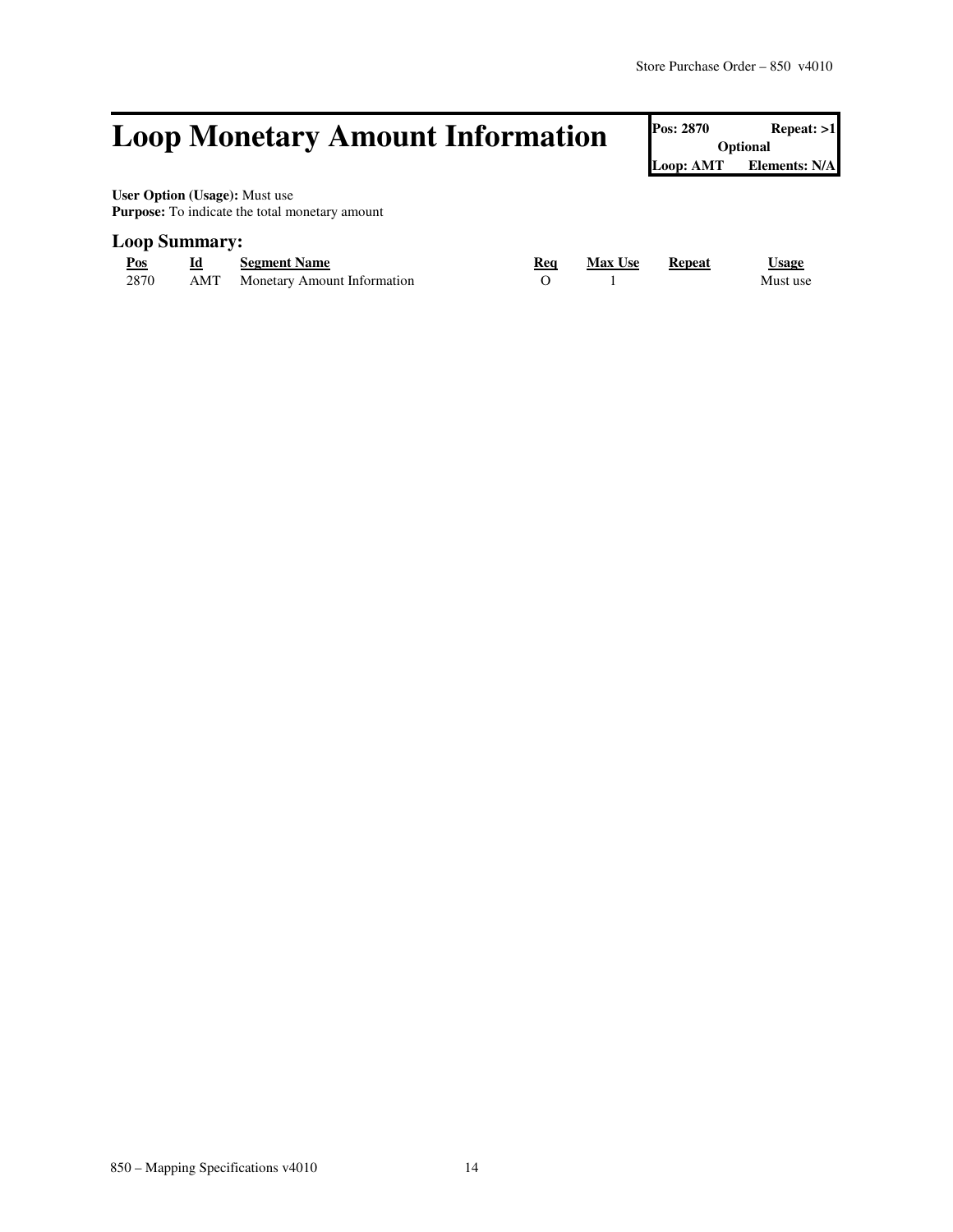# **AMT Monetary Amount Information Pos: 2870** Max: 1<br> **AMT** Monetary Amount Information **Pos: 2870 Max: 1**<br>
Loop: AMT

**Heading - Optional** Loop: AMT

**User Option (Usage):** Must use **Purpose:** To indicate the total monetary amount

### **Element Summary:**

| <b>Ref</b><br>AMT01 | $\underline{\mathbf{Id}}$<br>522 | <b>Element Name</b><br><b>Amount Qualifier Code</b>                                                               | <b>Req</b><br>М | <b>Type</b><br>ID | Min/Max<br>1/3  | <b>Usage</b><br>Must use |
|---------------------|----------------------------------|-------------------------------------------------------------------------------------------------------------------|-----------------|-------------------|-----------------|--------------------------|
|                     |                                  | <b>Description:</b> Code to qualify amount                                                                        |                 |                   |                 |                          |
|                     |                                  | <b>CodeList Summary</b> (Total Codes: 1765, Included: 1)<br>Code<br>Name<br><b>BAP</b><br><b>Total Amount Due</b> |                 |                   |                 |                          |
| <b>Ref</b><br>AMT02 | $\underline{\mathbf{Id}}$<br>782 | <b>Element Name</b><br><b>Monetary Amount</b>                                                                     | Req<br>М        | <b>Type</b><br>R  | Min/Max<br>1/18 | <b>Usage</b><br>Must use |
|                     |                                  | <b>Description:</b> Monetary amount                                                                               |                 |                   |                 |                          |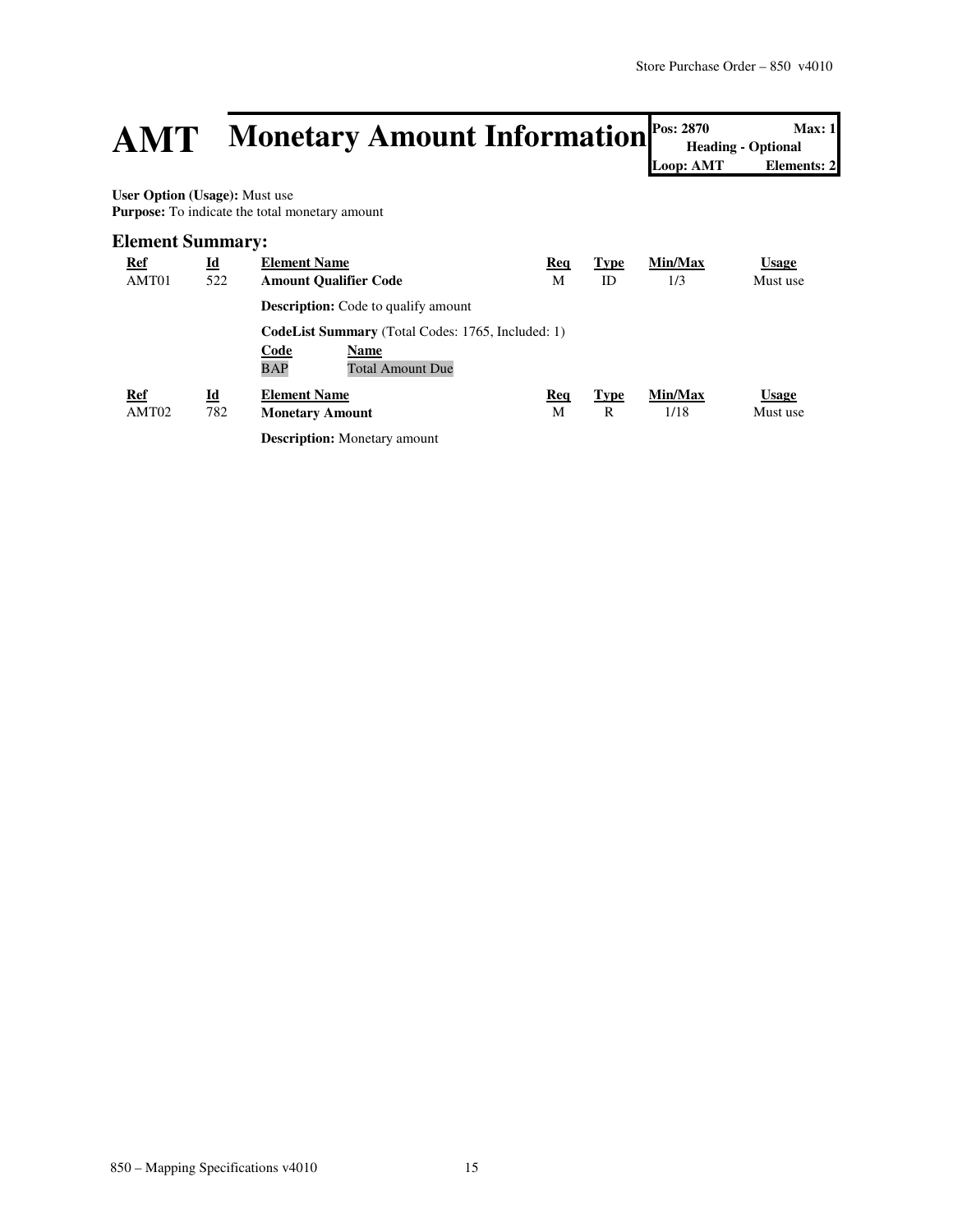# **Loop Reference Identification Pos: 2950 Repeat: 1 Repeat: 1**

**Mandatory Loop: N9 Elements: N/A**

**User Option (Usage):** Must use **Purpose:** To indicate the Reference Identification

## **Loop Summary:**

| Pos  | Id | <b>Segment Name</b>      | Rea | <b>Max Use</b> | Repeat | ∪sage    |
|------|----|--------------------------|-----|----------------|--------|----------|
| 2950 | N9 | Reference Identification |     |                |        | Must use |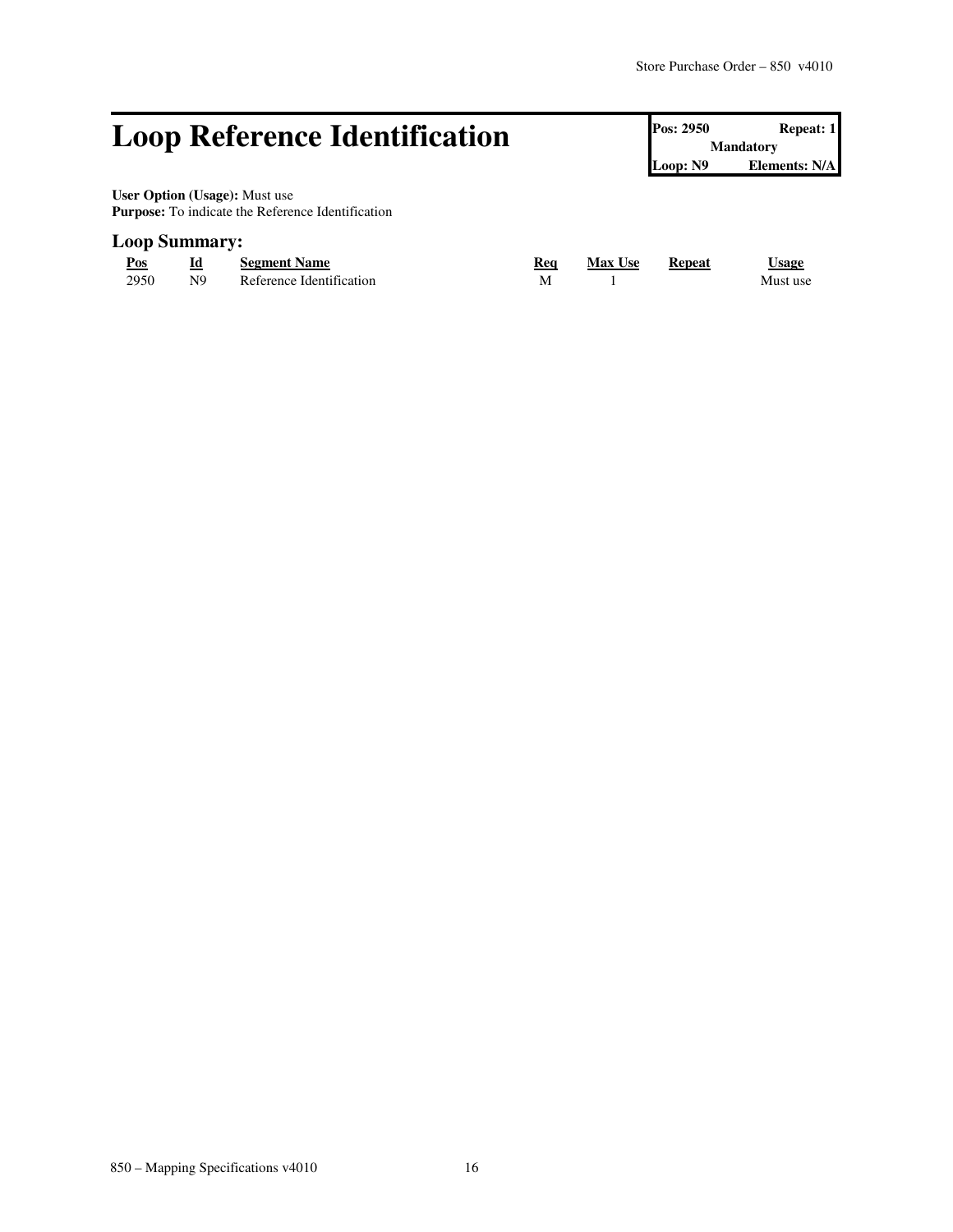# **N9 Reference Identification Pos: 2950 Max: 1**<br> **Loop: N9 Reference Identification Pos: 2950 Max: 1**<br> **Loop: N9 Elements: 2**

**Heading - Optional Elements: 2** 

 **User Option (Usage):** Must use **Purpose:** To indicate the Reference Identification

# **Element Summary:**

| <b>Ref</b>  | $\underline{\mathbf{Id}}$ | <b>Element Name</b>                                                                                                                                                                  | Req             | <b>Type</b>       | Min/Max         | <u>Usage</u>             |
|-------------|---------------------------|--------------------------------------------------------------------------------------------------------------------------------------------------------------------------------------|-----------------|-------------------|-----------------|--------------------------|
| N901        | 128                       | <b>Reference Identification Qualifier</b>                                                                                                                                            | М               | ID                | 2/3             | Must use                 |
|             |                           | <b>Description:</b> Code qualifying the Reference Identification<br><b>CodeList Summary</b> (Total Codes: 1765, Included: 1)<br><b>Code</b><br>Name<br>L1<br><b>Letters or Notes</b> |                 |                   |                 |                          |
| Ref<br>N902 | <u>Id</u><br>127          | <b>Element Name</b><br><b>Reference Identification</b>                                                                                                                               | Req<br>$\Omega$ | <b>Type</b><br>AN | Min/Max<br>1/30 | <b>Usage</b><br>Must use |
|             |                           | <b>Description:</b> Reference information as defined for a<br>particular Transaction Set or as specified by<br>the Reference Identification Qualifier                                |                 |                   |                 |                          |

## PO COMMENTS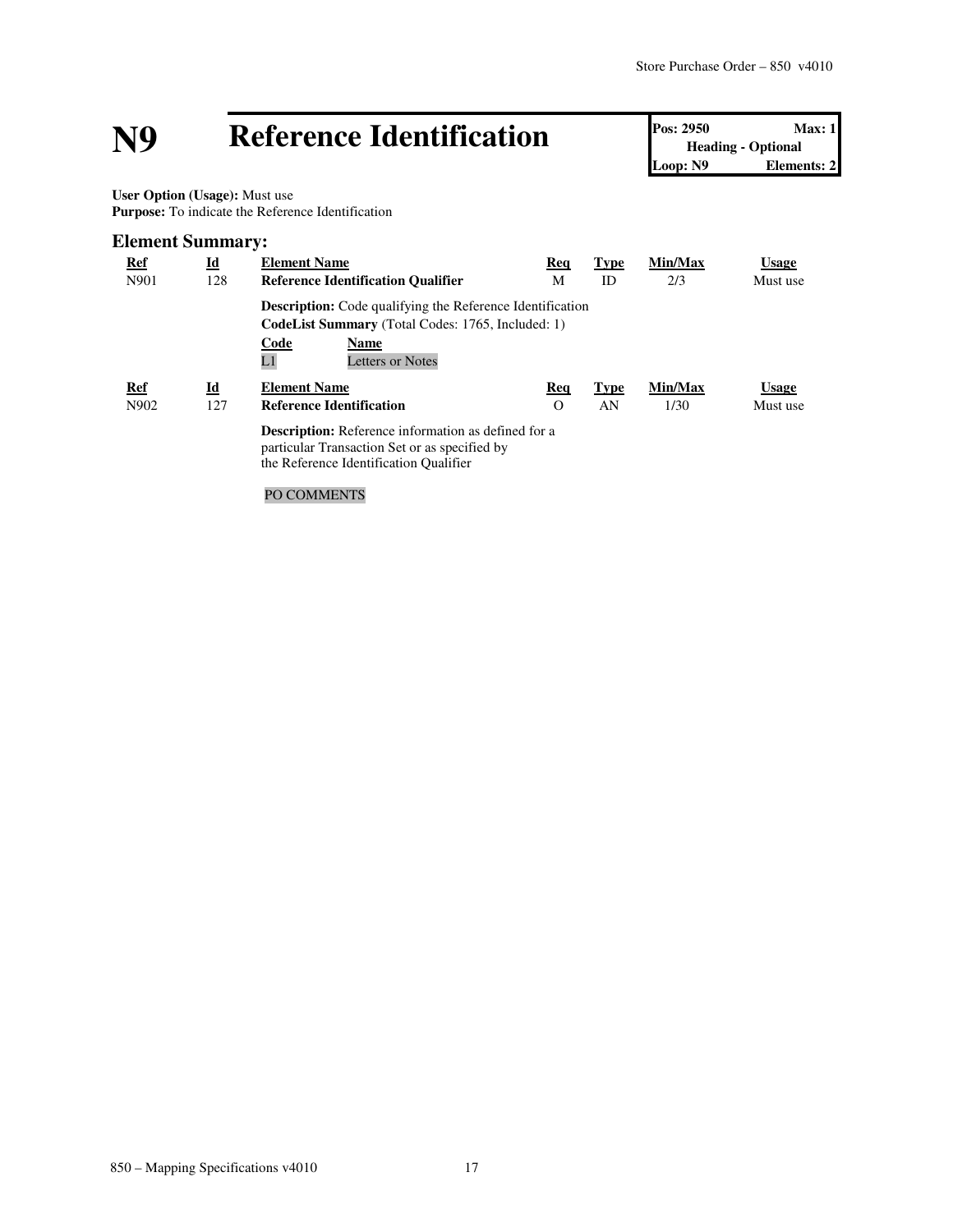# **MSG Message Text Pos: 3000 Max: 1000**<br> **Pos: 3000 Max: 1000**<br> **Pos: 3000 Max: 1000**<br> **Pos: 3000 Max: 1000**<br> **Elements: 1**

**Heading - Optional Elements: 1** 

**User Option (Usage):** Must use

**Purpose:** To provide a free-form format that allows the transmission of text information

## **Element Summary:**

| <b>Ref</b> | <u>Id</u> | <b>Element Name</b>           | Req | Type | Min/Max | <u>Usage</u> |
|------------|-----------|-------------------------------|-----|------|---------|--------------|
| MSG01      | 933       | <b>Free-Form Message Text</b> |     | AN   | 1/264   | Must use     |

**Description:** Free-form message text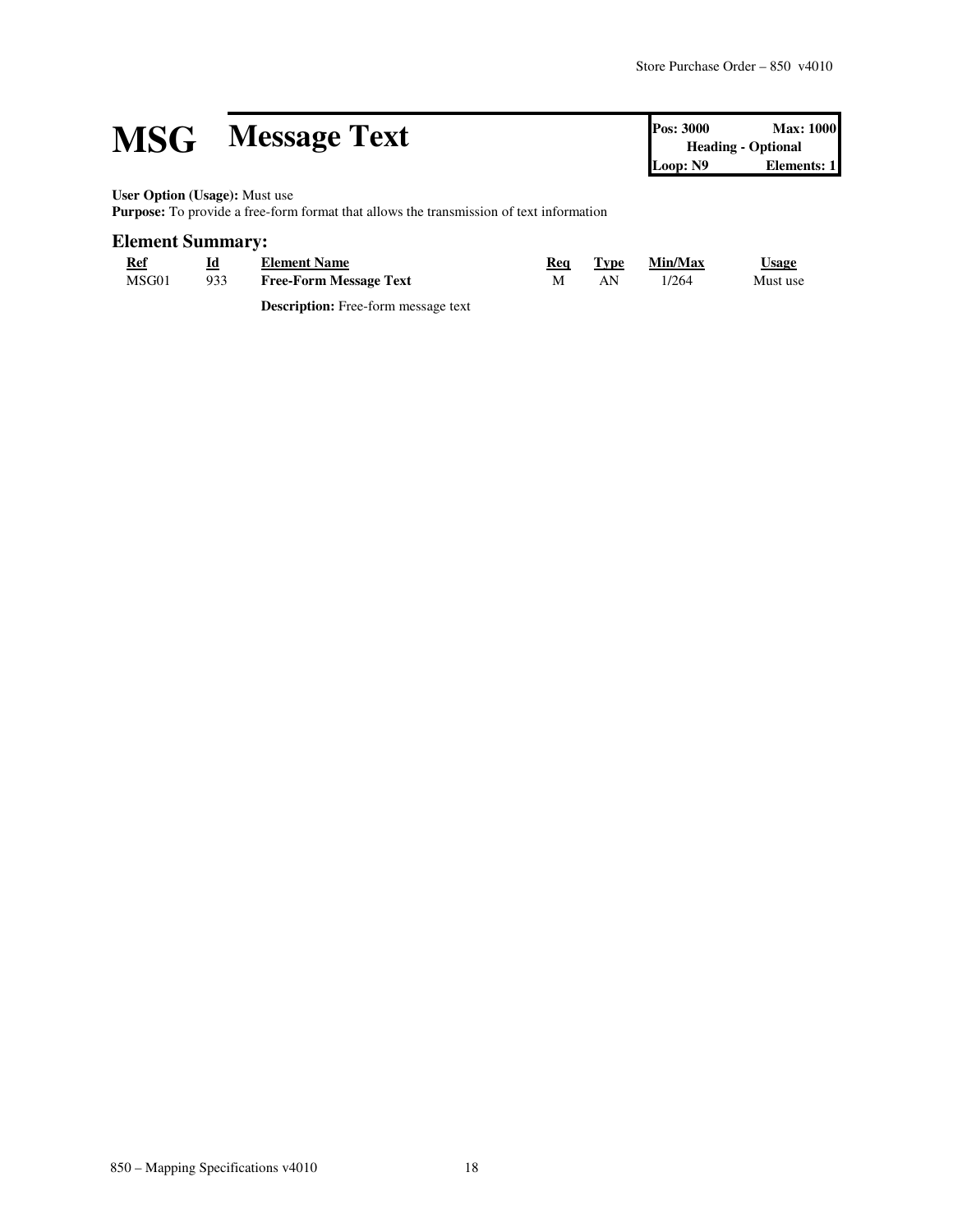# **Loop Party Identification Pos:** 3100 **Repeat: 200 Repeat: 200**

**Optional Loop: N1 Elements: N/A**

#### **User Option (Usage):** Must use

**Purpose:** To identify a party by type of organization, name, and code

## **Loop Summary:**

| <u>Pos</u> | <u>id</u>      | <b>Segment Name</b>  | Req | <b>Max Use</b> | Repeat | Usage    |
|------------|----------------|----------------------|-----|----------------|--------|----------|
| 3100       | N1             | Party Identification |     |                |        | Must use |
| 3300       | N <sub>3</sub> | Party Location       |     |                |        | Used     |
| 3400       | N4             | Geographic Location  |     |                |        | Used     |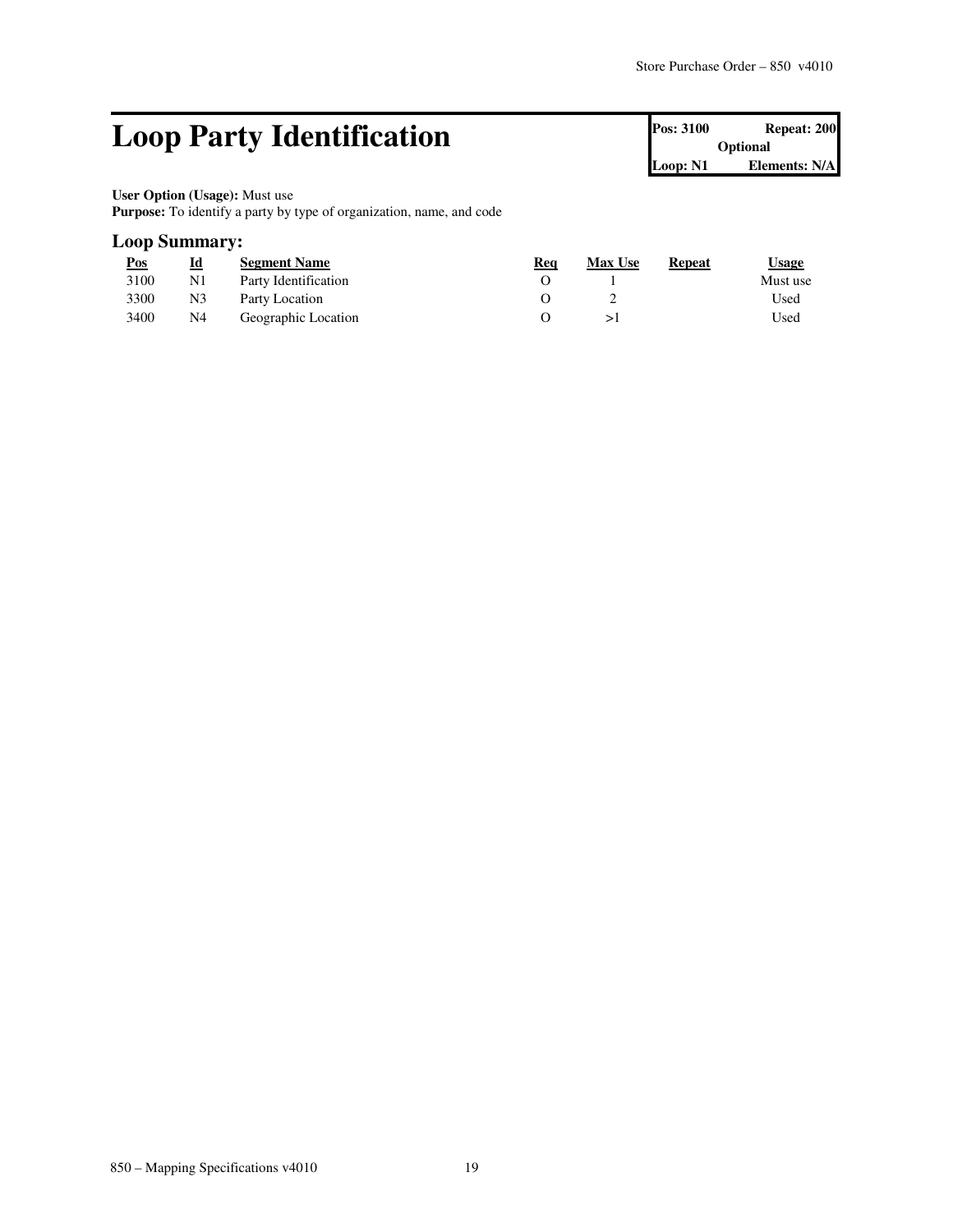# **N1 Party Identification Pos:** 3100 **Max:** 1<br> **Pos:** 3100 **Max:** 1<br> **Loop:** N1 **Elements:** 3

**Heading - Optional Elements: 3** 

**User Option (Usage):** Must use

**Purpose:** To identify a party by type of organization, name, and code

| <b>Element Summary:</b> |                           |                                                                                                               |            |             |         |              |  |  |
|-------------------------|---------------------------|---------------------------------------------------------------------------------------------------------------|------------|-------------|---------|--------------|--|--|
| Ref                     | $\underline{\mathbf{Id}}$ | <b>Element Name</b>                                                                                           | Req        | <b>Type</b> | Min/Max | <b>Usage</b> |  |  |
| N <sub>10</sub> 1       | 98                        | <b>Entity Identifier Code</b>                                                                                 | M          | ID          | 2/3     | Must use     |  |  |
|                         |                           | <b>Description:</b> Code identifying an organizational entity, a physical location, property or an individual |            |             |         |              |  |  |
|                         |                           | <b>CodeList Summary</b> (Total Codes: 1500, Included: 2)                                                      |            |             |         |              |  |  |
|                         |                           | Code<br><b>Name</b>                                                                                           |            |             |         |              |  |  |
|                         |                           | BT<br><b>Bill-to-Party</b>                                                                                    |            |             |         |              |  |  |
|                         |                           | <b>ST</b><br>Ship To                                                                                          |            |             |         |              |  |  |
| Ref                     | $\underline{\mathbf{Id}}$ | <b>Element Name</b>                                                                                           | <b>Req</b> | <b>Type</b> | Min/Max | <b>Usage</b> |  |  |
| N <sub>10</sub> 3       | 66                        | <b>Identification Code Qualifier</b>                                                                          | X          | ID.         | 1/2     | Must use     |  |  |
|                         |                           | <b>Description:</b> Code designating the system/method of code structure used for Identification Code (67)    |            |             |         |              |  |  |
|                         |                           | <b>CodeList Summary</b> (Total Codes: 241, Included: 1)                                                       |            |             |         |              |  |  |
|                         |                           | Code<br>Name                                                                                                  |            |             |         |              |  |  |
|                         |                           | 92<br>Assigned by Buyer or Buyer's Agent                                                                      |            |             |         |              |  |  |
| $Ref$                   | $\underline{\mathbf{Id}}$ | <b>Element Name</b>                                                                                           | <u>Req</u> | <b>Type</b> | Min/Max | <b>Usage</b> |  |  |
| N <sub>104</sub>        | 67                        | <b>Identification Code</b>                                                                                    | X          | AN          | 2/80    | Must use     |  |  |
|                         |                           | <b>Description:</b> Code identifying a party or other code<br>5 character Store Number                        |            |             |         |              |  |  |

### **Syntax Rules:**

1.R0203 - At least one of N102 or N103 is required.

2. P0304 - If either N103 or N104 is present, then the other is required.

## **Comments:**

1.This segment, used alone, provides the most efficient method of providing organizational identification. To obtain this efficiency the "ID Code" (N104) must provide a key to the table maintained by the transaction processing party.

2. N105 and N106 further define the type of entity in N101.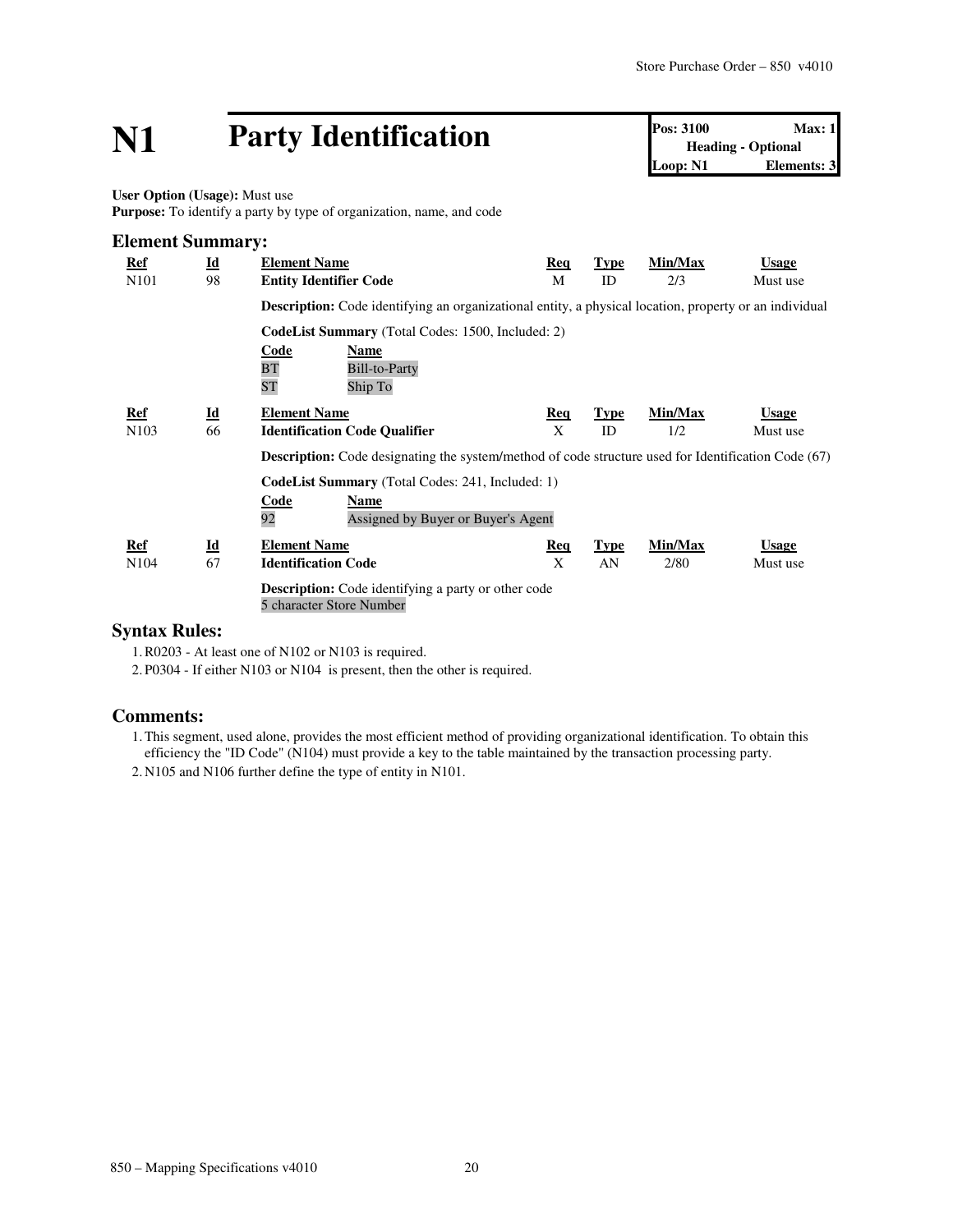# **N3 Party Location Pos:** 3300 **Max:** 2<br> **Pos:** 3300 **Max:** 2<br> **Loop:** N1 **Elements:** 1

**Heading - Optional Elements: 1** 

**User Option (Usage):** Used Purpose: To specify the location of the named party

# **Element Summary:**

| Ref  | Id  | <b>Element Name</b>        | Rea | Type | <b>Min/Max</b> | <u>Usage</u> |
|------|-----|----------------------------|-----|------|----------------|--------------|
| N301 | 166 | <b>Address Information</b> | M   | AN   | 1/55           | Must use     |
|      |     | .<br>$\sim$                |     |      |                |              |

**Description:** Address information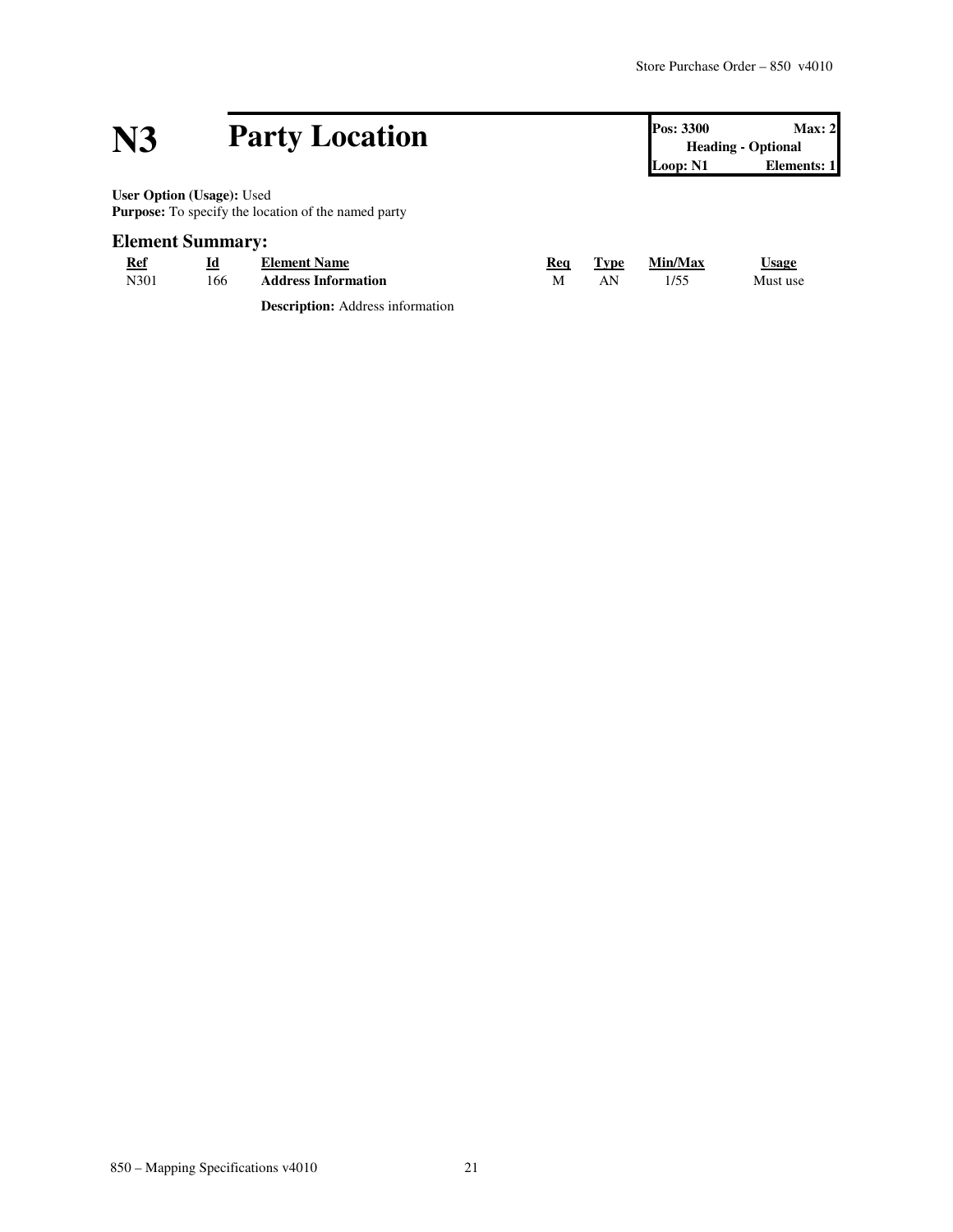# **N4 Geographic Location Pos:** 3400 **Max:** >1<br> **Pos:** 3400 **Max:** >1<br> **Loop:** N1 **Elements:** 3

**Heading - Optional Elements: 3** 

**User Option (Usage):** Used Purpose: To specify the geographic place of the named party

| <b>Element Summary:</b> |                           |                                                                                                                                               |          |             |         |              |  |  |
|-------------------------|---------------------------|-----------------------------------------------------------------------------------------------------------------------------------------------|----------|-------------|---------|--------------|--|--|
| <b>Ref</b>              | $\underline{\mathbf{Id}}$ | <b>Element Name</b>                                                                                                                           | Req      | <b>Type</b> | Min/Max | <b>Usage</b> |  |  |
| N401                    | 19                        | <b>City Name</b>                                                                                                                              | $\Omega$ | AN          | 2/30    | Must use     |  |  |
|                         |                           | <b>Description:</b> Free-form text for city name<br><b>City Name</b>                                                                          |          |             |         |              |  |  |
| N402                    | 156                       | <b>State or Province Code</b>                                                                                                                 | X        | ID          | 2/2     | Must use     |  |  |
|                         |                           | <b>Description:</b> Code (Standard State/Province) as defined by appropriate government agency<br>State                                       |          |             |         |              |  |  |
| N403                    | 116                       | <b>Postal Code</b>                                                                                                                            | $\Omega$ | ID          | 3/15    | Must use     |  |  |
|                         |                           | <b>Description:</b> Code defining international postal zone code excluding punctuation and blanks (zip code<br>for United States)<br>Zip Code |          |             |         |              |  |  |

## **Syntax Rules:**

1.E0207 - Only one of N402 or N407 may be present.

2.C0605 - If N406 is present, then N405 is required.

3.C0704 - If N407 is present, then N404 is required.

## **Comments:**

1. A combination of either N401 through N404, or N405 and N406 may be adequate to specify a location.

2. N402 is required only if city name (N401) is in the U.S. or Canada.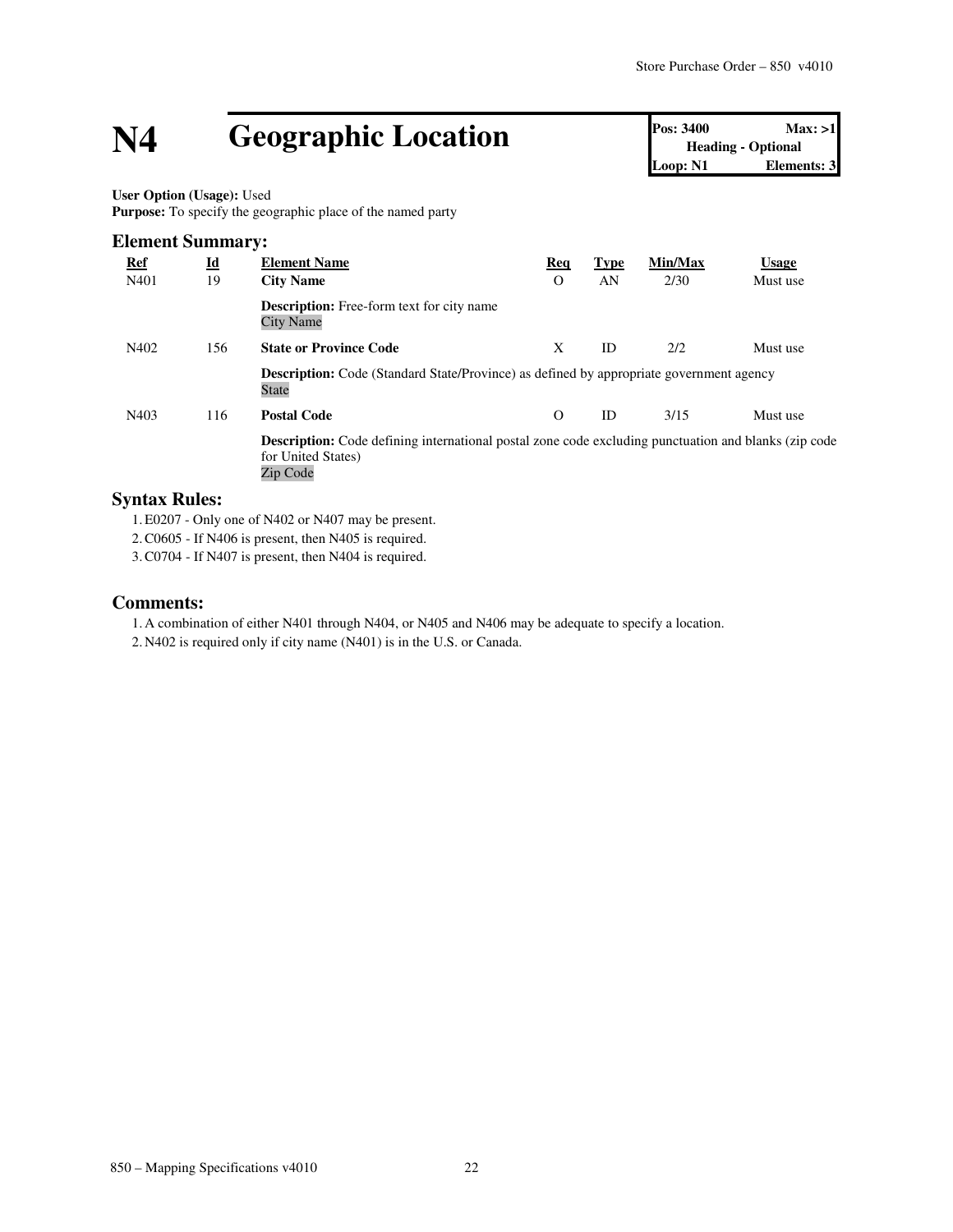# **Loop Baseline Item Data** Pos: 0100 Repeat: 100000

**Mandatory Loop: PO1 Elements: N/A**

#### **User Option (Usage):** Must use

Purpose: To specify basic and most frequently used line item data

## **Loop Summary:**

| <u>Pos</u> | Id              | <b>Segment Name</b>   | Req | <b>Max Use</b> | Repeat | Usage    |
|------------|-----------------|-----------------------|-----|----------------|--------|----------|
| 0100       | PO <sub>1</sub> | Baseline Item Data    | м   |                |        | Must use |
| 0450       |                 | PAM Period Amount     |     | 10             |        | Must use |
| 0900       | PO <sub>4</sub> | Item Physical Details |     |                |        | Must use |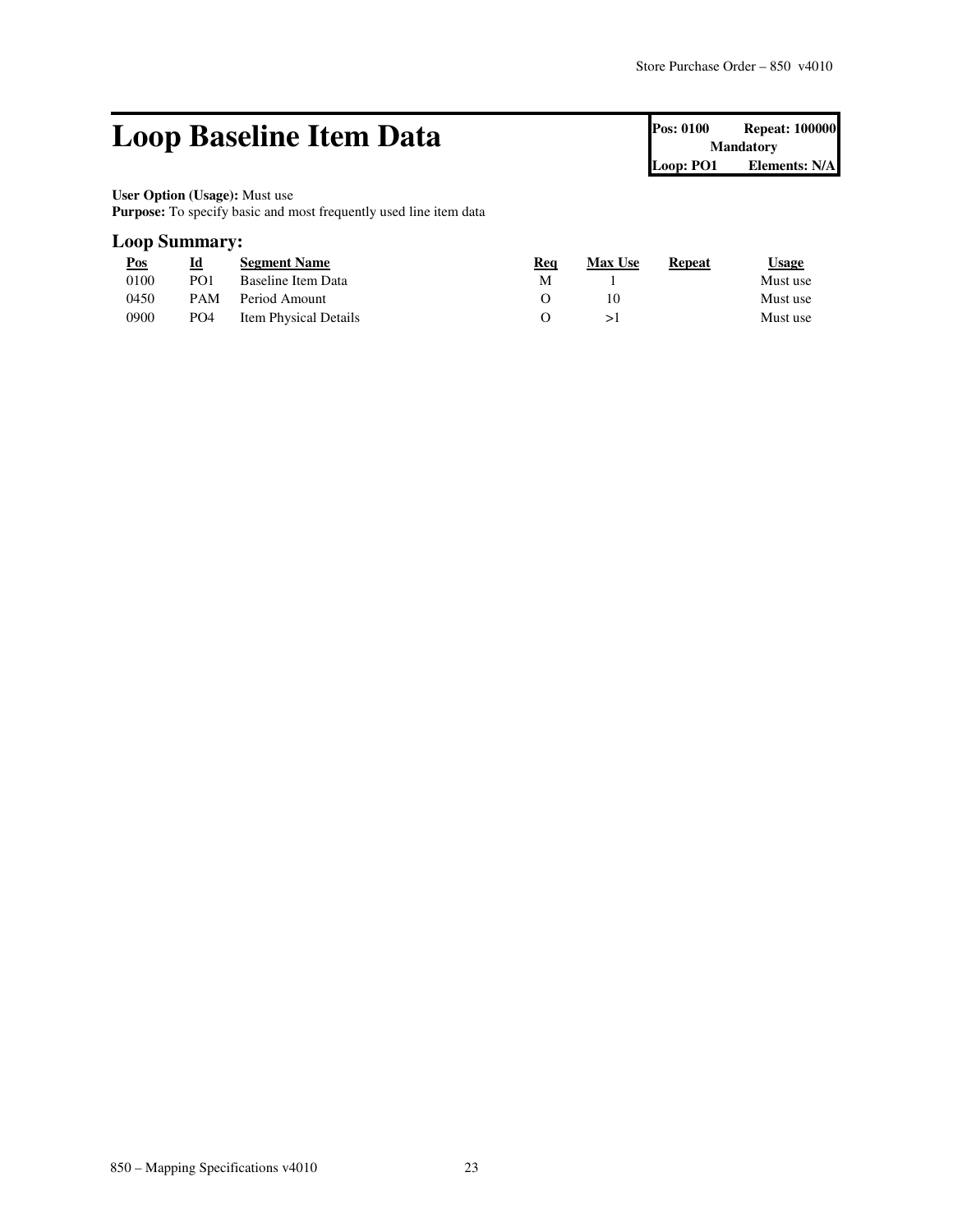# **PO1 Baseline Item Data Pos:** 0100 **Max:** 1<br> **Pos:** 0100 **Max:** 1<br> **Dop:** PO1 **Elements:** 7

**Detail - Mandatory Elements: 7** 

**User Option (Usage):** Must use

Purpose: To specify basic and most frequently used line item data

| <b>Element Summary:</b> |     |                                                                                                                                                                                     |            |              |         |              |  |  |  |
|-------------------------|-----|-------------------------------------------------------------------------------------------------------------------------------------------------------------------------------------|------------|--------------|---------|--------------|--|--|--|
| Ref                     | Id  | <b>Element Name</b>                                                                                                                                                                 | Req        | Type         | Min/Max | <b>Usage</b> |  |  |  |
| PO102                   | 380 | Quantity                                                                                                                                                                            | X          | R            | 1/15    | Must use     |  |  |  |
|                         |     | <b>Description:</b> Numeric value of quantity                                                                                                                                       |            |              |         |              |  |  |  |
| PO103                   | 355 | <b>Unit or Basis for Measurement Code</b>                                                                                                                                           | $\Omega$   | ID           | 2/2     | Must use     |  |  |  |
|                         |     | <b>Description:</b> Code specifying the units in which a value is being expressed, or manner in which a<br>measurement has been taken                                               |            |              |         |              |  |  |  |
|                         |     | CodeList Summary (Total Codes: 844, Included: 1)<br><u>Code</u><br><b>Name</b><br>PC<br>Piece                                                                                       |            |              |         |              |  |  |  |
| Ref                     | Id  | <b>Element Name</b>                                                                                                                                                                 | Req        | Type         | Min/Max | <b>Usage</b> |  |  |  |
| PO104                   | 212 | <b>Unit Price</b>                                                                                                                                                                   | X          | $\mathsf{R}$ | 1/17    | Must use     |  |  |  |
|                         |     | Description: Price per unit of product, service, commodity, etc.                                                                                                                    |            |              |         |              |  |  |  |
| PO106                   | 235 | <b>Product/Service ID Qualifier</b>                                                                                                                                                 | X          | ID           | 2/2     | Must use     |  |  |  |
|                         |     | Description: Code identifying the type/source of the descriptive number used in Product/Service ID<br>(234)                                                                         |            |              |         |              |  |  |  |
|                         |     | CodeList Summary (Total Codes: 519, Included: 1)<br>Code<br><b>Name</b><br>PI<br>Purchaser's Item Code                                                                              |            |              |         |              |  |  |  |
| Ref                     | Id  | <b>Element Name</b>                                                                                                                                                                 | <b>Req</b> | <u>Type</u>  | Min/Max | <b>Usage</b> |  |  |  |
| PO107                   | 234 | <b>Product/Service ID</b>                                                                                                                                                           | X          | AN           | 1/48    | Must use     |  |  |  |
|                         |     | <b>Description:</b> Identifying number for a product or service<br><b>CVS</b> Item Number                                                                                           |            |              |         |              |  |  |  |
| PO108                   | 235 | <b>Product/Service ID Qualifier</b>                                                                                                                                                 | X          | ID           | 2/2     | Must use     |  |  |  |
|                         |     | <b>Description:</b> Code identifying the type/source of the descriptive number used in Product/Service ID<br>(234)                                                                  |            |              |         |              |  |  |  |
|                         |     | CodeList Summary (Total Codes: 519, Included: 1)<br>Code<br>Name<br>UI<br>U.P.C. Consumer Package Code (1-5-5)<br>UD<br>U.P.C/EAN Consumer Package Code (2-5-5)<br>ND<br>NDC Number |            |              |         |              |  |  |  |
| Ref                     | Id  | <b>Element Name</b>                                                                                                                                                                 | <u>Req</u> | Type         | Min/Max | <b>Usage</b> |  |  |  |
| PO109                   | 234 | <b>Product/Service ID</b>                                                                                                                                                           | X          | AN           | 1/48    | Must use     |  |  |  |
|                         |     | <b>Description:</b> Identifying number for a product or service                                                                                                                     |            |              |         |              |  |  |  |
|                         |     | Item UPC Number or EAN<br>If RX – NDC                                                                                                                                               |            |              |         |              |  |  |  |

# **Syntax Rules:**

1.C0302 - If PO103 is present, then PO102 is required.

2.C0504 - If PO105 is present, then PO104 is required.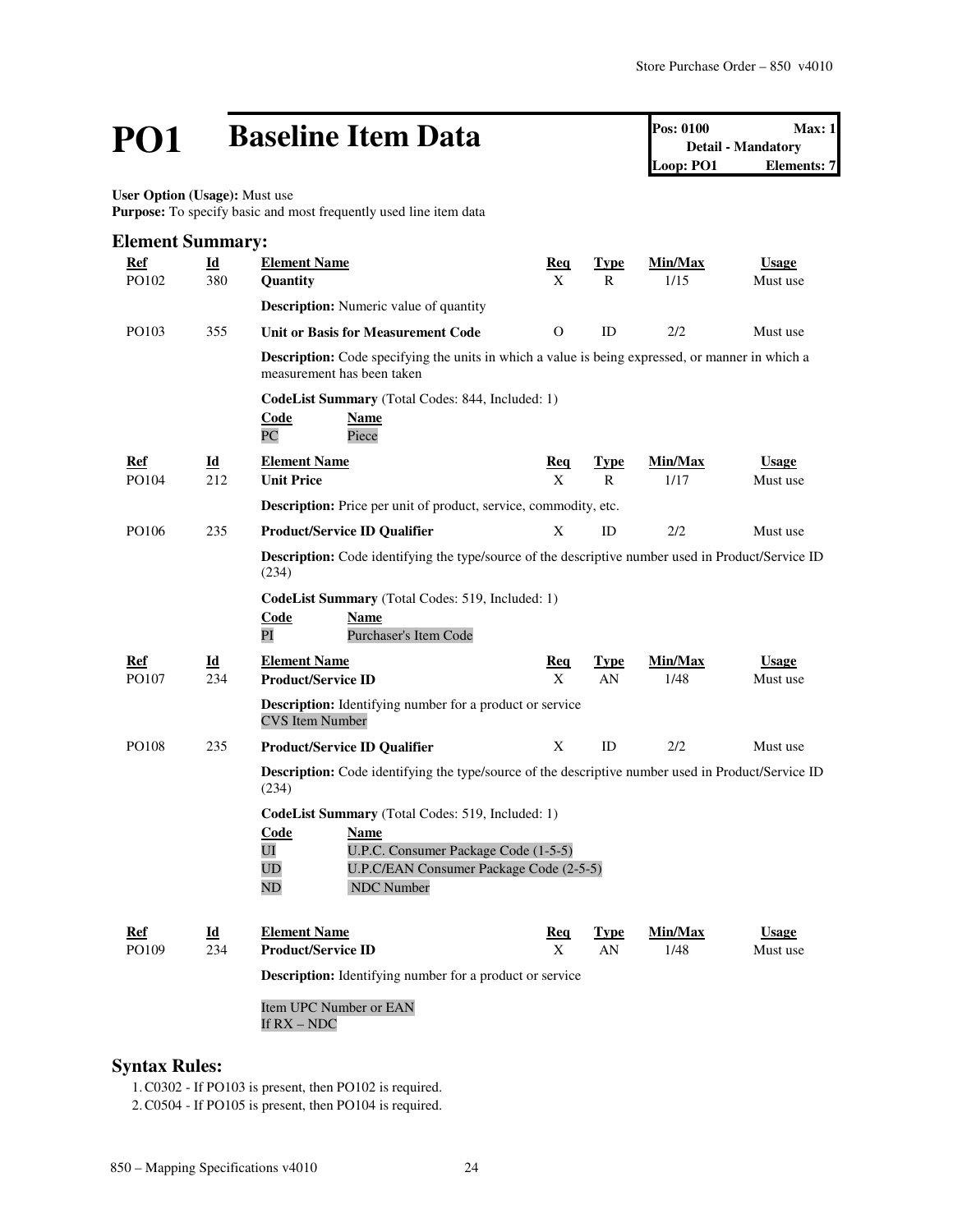3. P0607 - If either PO106 or PO107 is present, then the other is required. 4. P0809 - If either PO108 or PO109 is present, then the other is required. 5. P1011 - If either PO110 or PO111 is present, then the other is required. 6. P1213 - If either PO112 or PO113 is present, then the other is required. 7. P1415 - If either PO114 or PO115 is present, then the other is required. 8. P1617 - If either PO116 or PO117 is present, then the other is required. 9. P1819 - If either PO118 or PO119 is present, then the other is required. 10. P2021 - If either PO120 or PO121 is present, then the other is required. 11. P2223 - If either PO122 or PO123 is present, then the other is required. 12. P2425 - If either PO124 or PO125 is present, then the other is required.

### **Semantics:**

1. PO102 is quantity ordered.

### **Comments:**

- 1. See the Data Element Dictionary for a complete list of IDs.
- 2. PO101 is the line item identification.
- 3. PO106 through PO125 provide for ten different product/service IDs per each item. For example: Case, Color, Drawing No., U.P.C. No., ISBN No., Model No., or SKU.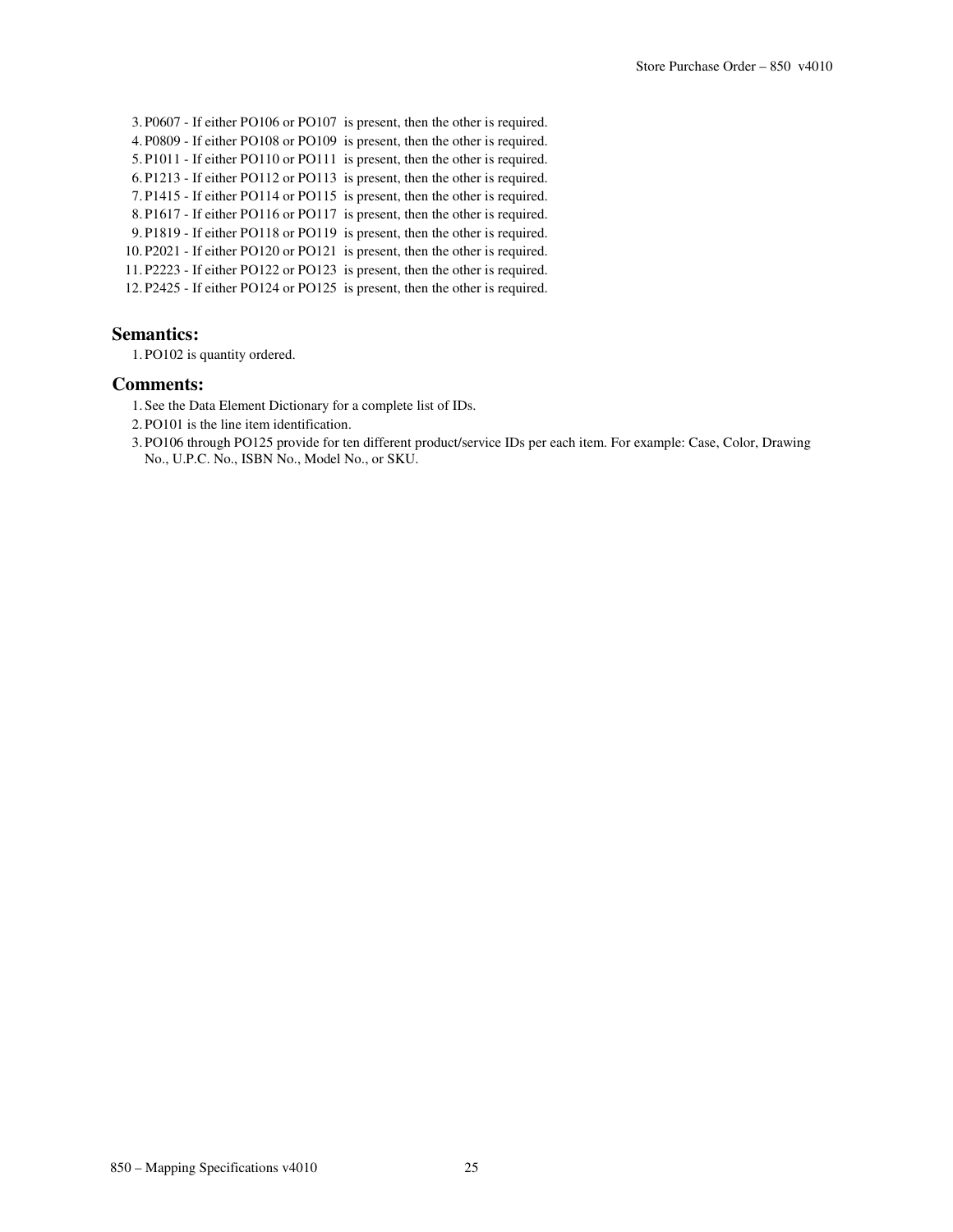# **PAM Period Amount Pos:** 0450 **Max:** 10<br> **Pos:** 0450 **Max:** 10<br> **Detail** - Optional<br> **Loop:** PO1 **Elements:** 3

**Detail - Optional Elements: 3** 

#### **User Option (Usage):** Must use

Purpose: To indicate a quantity, and/or amount for an identified period

| <b>Element Summary:</b> |                           |                                                                                                                                       |            |             |         |              |  |  |
|-------------------------|---------------------------|---------------------------------------------------------------------------------------------------------------------------------------|------------|-------------|---------|--------------|--|--|
| <u>Ref</u>              | $\underline{\mathbf{Id}}$ | <b>Element Name</b>                                                                                                                   | <b>Req</b> | <b>Type</b> | Min/Max | <b>Usage</b> |  |  |
| PAM01                   | 673                       | <b>Quantity Qualifier</b>                                                                                                             | X          | ID          | 2/2     | Must use     |  |  |
|                         |                           | <b>Description:</b> Code specifying the type of quantity                                                                              |            |             |         |              |  |  |
|                         |                           | <b>CodeList Summary</b> (Total Codes: 1123, Included: 1)                                                                              |            |             |         |              |  |  |
|                         |                           | Code<br>Name<br>01<br><b>Discrete Quantity</b>                                                                                        |            |             |         |              |  |  |
| Ref                     | $\underline{\mathbf{Id}}$ | <b>Element Name</b>                                                                                                                   | Req        | <b>Type</b> | Min/Max | <b>Usage</b> |  |  |
| PAM <sub>02</sub>       | 380                       | Quantity                                                                                                                              | X          | R           | 1/15    | Must use     |  |  |
|                         |                           | <b>Description:</b> Numeric value of quantity                                                                                         |            |             |         |              |  |  |
| PAM03                   | C <sub>001</sub>          | <b>Composite Unit of Measure</b>                                                                                                      | X          | Comp        |         | Must use     |  |  |
|                         |                           | <b>Description:</b> To identify a composite unit of measure (See Figures Appendix for examples of use)                                |            |             |         |              |  |  |
| PAM03-01                | 355                       | <b>Unit or Basis for Measurement Code</b>                                                                                             | M          | <b>ID</b>   | 2/2     | Must use     |  |  |
|                         |                           | <b>Description:</b> Code specifying the units in which a value is being expressed, or manner in which a<br>measurement has been taken |            |             |         |              |  |  |
|                         |                           | <b>CodeList Summary</b> (Total Codes: 844, Included: 1)                                                                               |            |             |         |              |  |  |
|                         |                           | Code<br>Name<br><b>Mutually Defined</b><br>ZZ                                                                                         |            |             |         |              |  |  |
| <b>Syntax Rules:</b>    |                           |                                                                                                                                       |            |             |         |              |  |  |

1. P010203 - If either PAM01, PAM02 or PAM03 are present, then the others are required.

- 2.R020514 At least one of PAM02, PAM05 or PAM14 is required.
- 3. P0405 If either PAM04 or PAM05 is present, then the other is required.
- 4.L070809 If PAM07 is present, then at least one of PAM08 or PAM09 is required.
- 5.C0706 If PAM07 is present, then PAM06 is required.
- 6.C0807 If PAM08 is present, then PAM07 is required.
- 7.C0907 If PAM09 is present, then PAM07 is required.
- 8.L101112 If PAM10 is present, then at least one of PAM11 or PAM12 is required.
- 9.C1007 If PAM10 is present, then PAM07 is required.
- 10.C1110 If PAM11 is present, then PAM10 is required.
- 11.C1210 If PAM12 is present, then PAM10 is required.
- 12. P1314 If either PAM13 or PAM14 is present, then the other is required.

13.C1505 - If PAM15 is present, then PAM05 is required.

#### **Semantics:**

1. PAM10, PAM11, or PAM12 are used when two dates are required.

2. PAM15 indicates whether the monetary amount identified in PAM05 is a net or gross value. A "Y" indicates amount is a gross value; an "N" indicates amount is a net value.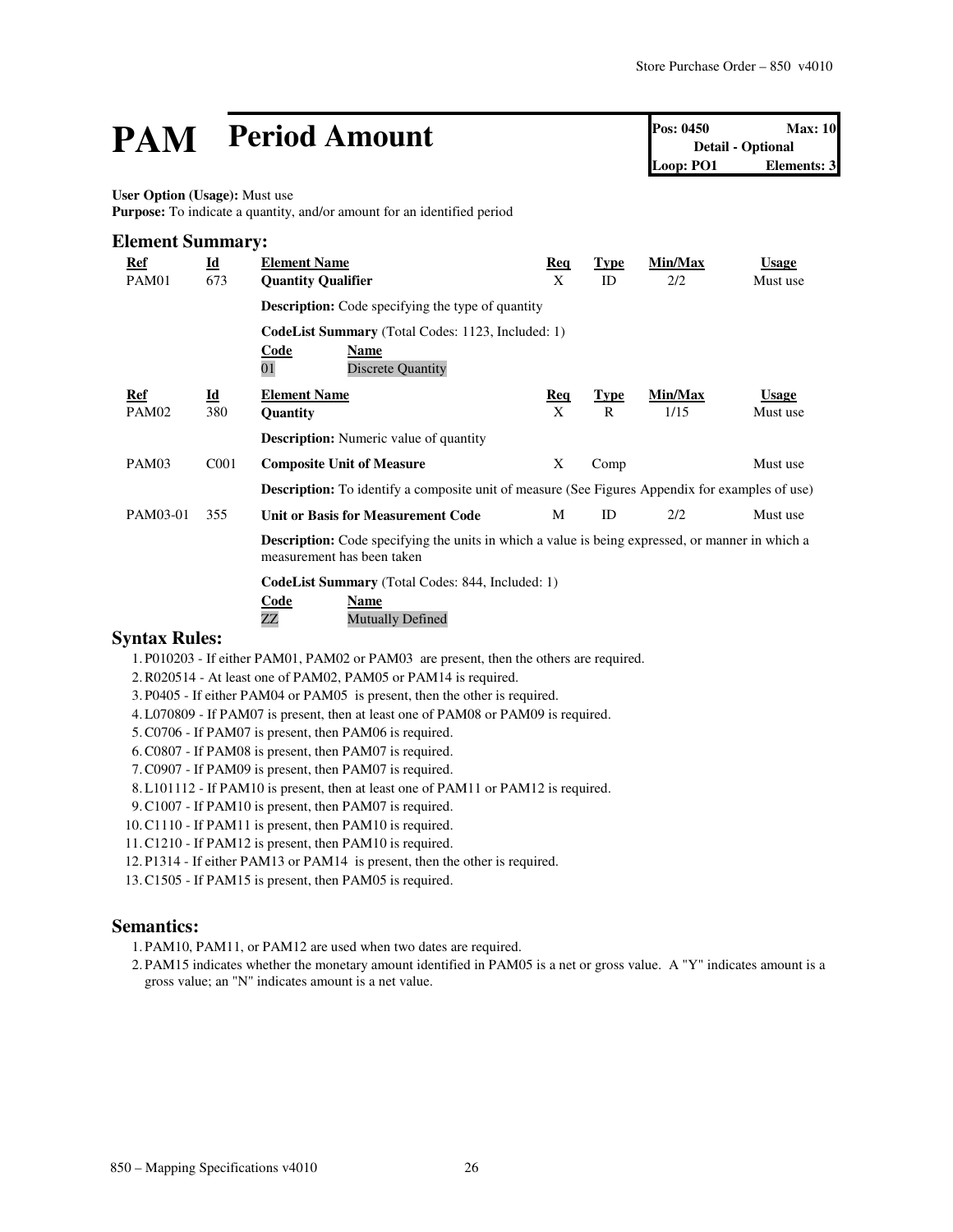# **PO4 Item Physical Details Pos: 0900 Max: >1**<br> **Pos: 0900 Max: >1**<br> **Pos: 0900 Max: >1**<br> **Pos: 0900 Max: >1**<br> **Detail**- Optional<br> **Elements: 1**

**Detail - Optional Loop: PO1** 

**User Option (Usage):** Must use

**Purpose:** To specify the physical qualities, packaging, weights, and dimensions relating to the item

# **Element Summary:**

| Ref   |     | <b>Element Name</b>                                                                                           | Req | Type | Min/Max | <u>Usage</u> |
|-------|-----|---------------------------------------------------------------------------------------------------------------|-----|------|---------|--------------|
| PO401 | 356 | Pack                                                                                                          |     | N0   | 1/6     | Must use     |
|       |     | <b>Description:</b> The number of inner containers, or number of eaches if there are no inner containers, per |     |      |         |              |

outer container Case Pack

### **Syntax Rules:**

1. P0203 - If either PO402 or PO403 is present, then the other is required.

- 2.C0506 If PO405 is present, then PO406 is required.
- 3. P0607 If either PO406 or PO407 is present, then the other is required.
- 4. P0809 If either PO408 or PO409 is present, then the other is required.
- 5.C1013 If PO410 is present, then PO413 is required.
- 6.C1113 If PO411 is present, then PO413 is required.
- 7.C1213 If PO412 is present, then PO413 is required.
- 8.L13101112 If PO413 is present, then at least one of PO410, PO411 or PO412 is required.
- 9.C1716 If PO417 is present, then PO416 is required.
- 10.C1804 If PO418 is present, then PO404 is required.

#### **Semantics:**

- 1. PO415 is used to indicate the relative layer of this package or range of packages within the layers of packaging. Relative Position 1 (value R1) is the innermost package.
- 2. PO416 is the package identifier or the beginning package identifier in a range of identifiers.
- 3. PO417 is the ending package identifier in a range of identifiers.
- 4. PO418 is the number of packages in this layer.

#### **Comments:**

1. PO403 - The "Unit or Basis for Measure Code" in this segment position is for purposes of defining the unit of measure of the "Size" identified in the PO402. For example: If the carton contains 24 12-Ounce packages, it would be described as follows: Data element  $356 = "24"$ ; Data element  $357 = "12"$ ; Data element  $355 = "OZ"$ .

2. PO413 defines the unit of measure for PO410, PO411, and PO412.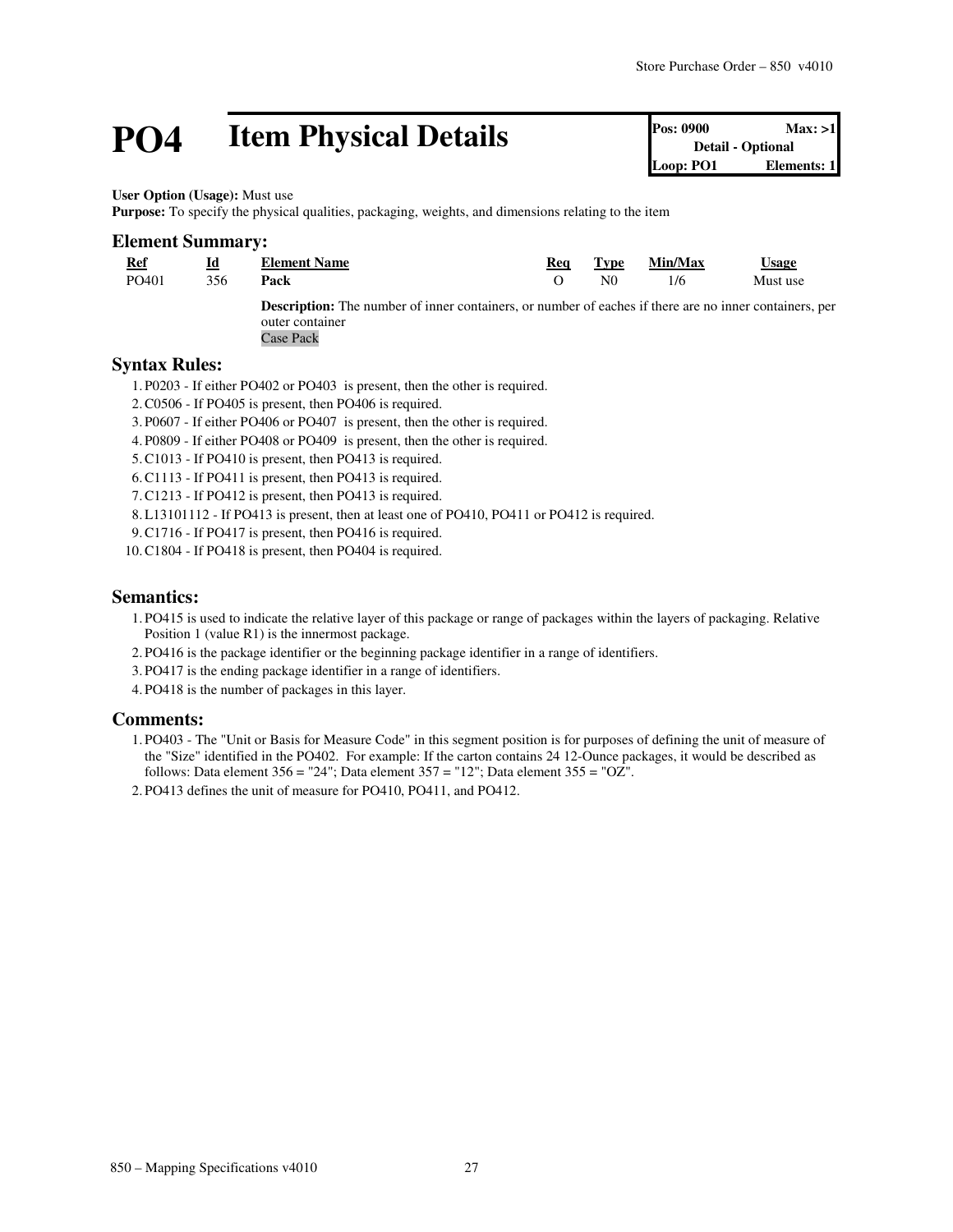# **Loop Transaction Totals Pos: 0100 Repeat: 1 Pos: 0100 Repeat: 1**

**Optional Loop: CTT Elements: N/A**

### **User Option (Usage):** Must use

Purpose: To transmit a hash total for a specific element in the transaction set

## **Loop Summary:**

| Pos<br>____ | Id         | <b>Segment Name</b>       | Rea | <b>Max Use</b> | <b>Repeat</b> | <b>Jsage</b> |
|-------------|------------|---------------------------|-----|----------------|---------------|--------------|
| 0100        | <b>CTT</b> | <b>Transaction Totals</b> |     |                |               | Must use     |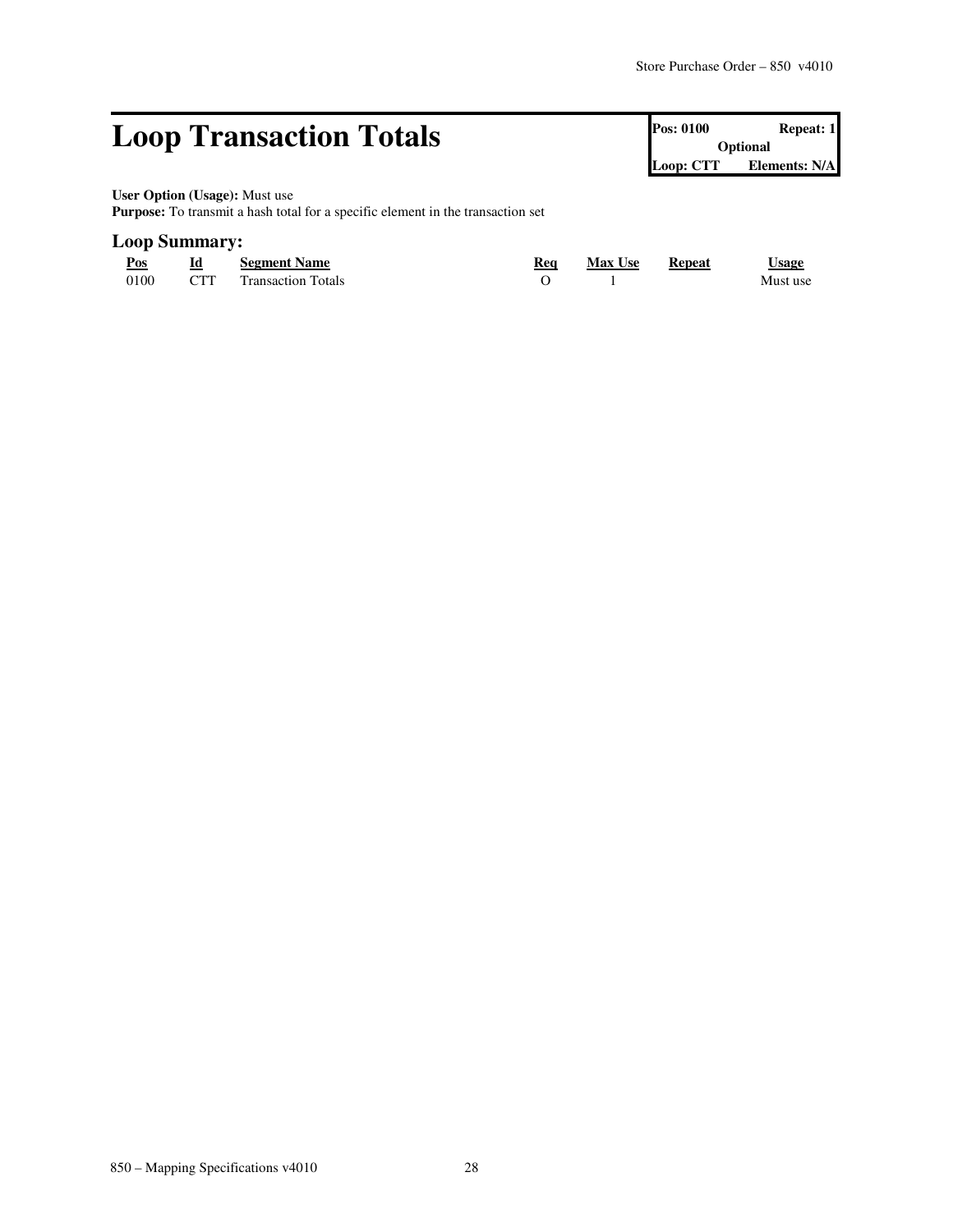# **CTT Transaction Totals Pos: 0100 Max: 1**<br> **CTT CONFINGING Pos: 0100 Max: 1**<br> **Loop: CTT Elements: 2**

**Summary - Optional Loop: CTT** 

#### **User Option (Usage):** Must use

**Purpose:** To transmit a hash total for a specific element in the transaction set

# **Element Summary: Ref Id Element Name Req Type Min/Max Usage** CTT01 354 **Number of Line Items** M N0 1/6 Must use **Description:** Total number of line items in the transaction set

**Description:** Sum of values of the specified data element. All values in the data element will be summed without regard to decimal points (explicit or implicit) or signs. Truncation will occur on the left most digits if the sum is greater than the maximum size of the hash total of the data element. Example: -.0018 First occurrence of value being hashed. .18 Second occurrence of value being hashed. 1.8 Third occurrence of value being hashed. 18.01 Fourth occurrence of value being hashed. 18E2 Fifth occurrence of value being hashed. -------- 1873 Hash Total

CTT02 347 **Hash Total** O R 1/10 Must use

#### **Syntax Rules:**

1. P0304 - If either CTT03 or CTT04 is present, then the other is required. 2. P0506 - If either CTT05 or CTT06 is present, then the other is required.

### **Comments:**

1.This segment is intended to provide hash totals to validate transaction completeness and correctness.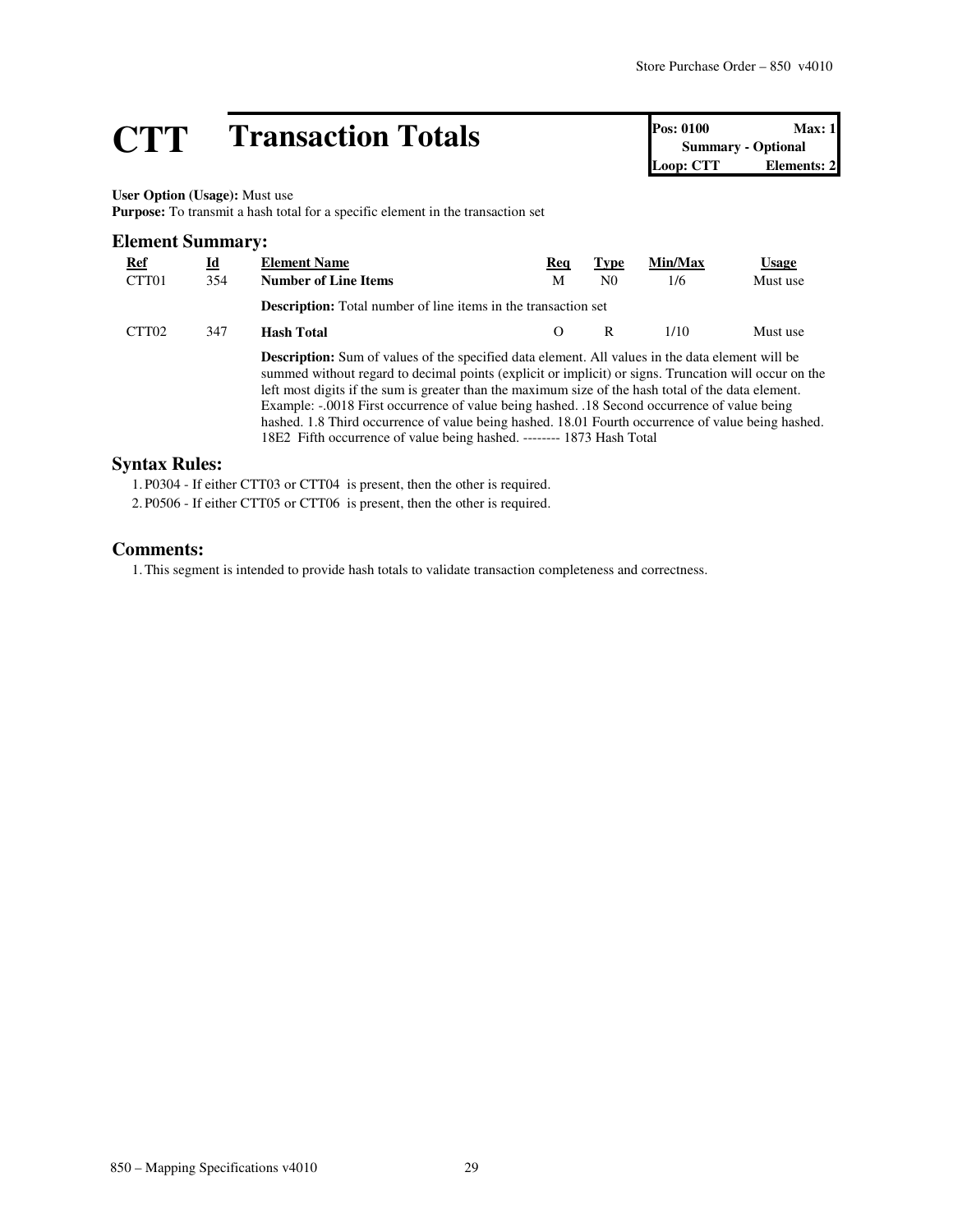# **SE Transaction Set Trailer Pos: 0300 Max: 1**<br> **Dop: N/A Elements: 2**<br> **Dop: N/A Elements: 2**

**Summary - Mandatory Elements: 2** 

#### **User Option (Usage):** Must use

Purpose: To indicate the end of the transaction set and provide the count of the transmitted segments (including the beginning (ST) and ending (SE) segments)

## **Element Summary:**

| <b>Ref</b>       | $\underline{\mathbf{Id}}$ | <b>Element Name</b>                                                                                                                                                | Req | <b>Type</b>    | Min/Max | Usage    |  |  |
|------------------|---------------------------|--------------------------------------------------------------------------------------------------------------------------------------------------------------------|-----|----------------|---------|----------|--|--|
| SE <sub>01</sub> | 96                        | <b>Number of Included Segments</b>                                                                                                                                 | M   | N <sub>0</sub> | 1/10    | Must use |  |  |
|                  |                           | <b>Description:</b> Total number of segments included in a transaction set including ST and SE segments                                                            |     |                |         |          |  |  |
| SE <sub>02</sub> | 329                       | <b>Transaction Set Control Number</b>                                                                                                                              | M   | AN             | 4/9     | Must use |  |  |
|                  |                           | <b>Description:</b> Identifying control number that must be unique within the transaction set functional<br>group assigned by the originator for a transaction set |     |                |         |          |  |  |

### **Comments:**

1. SE is the last segment of each transaction set.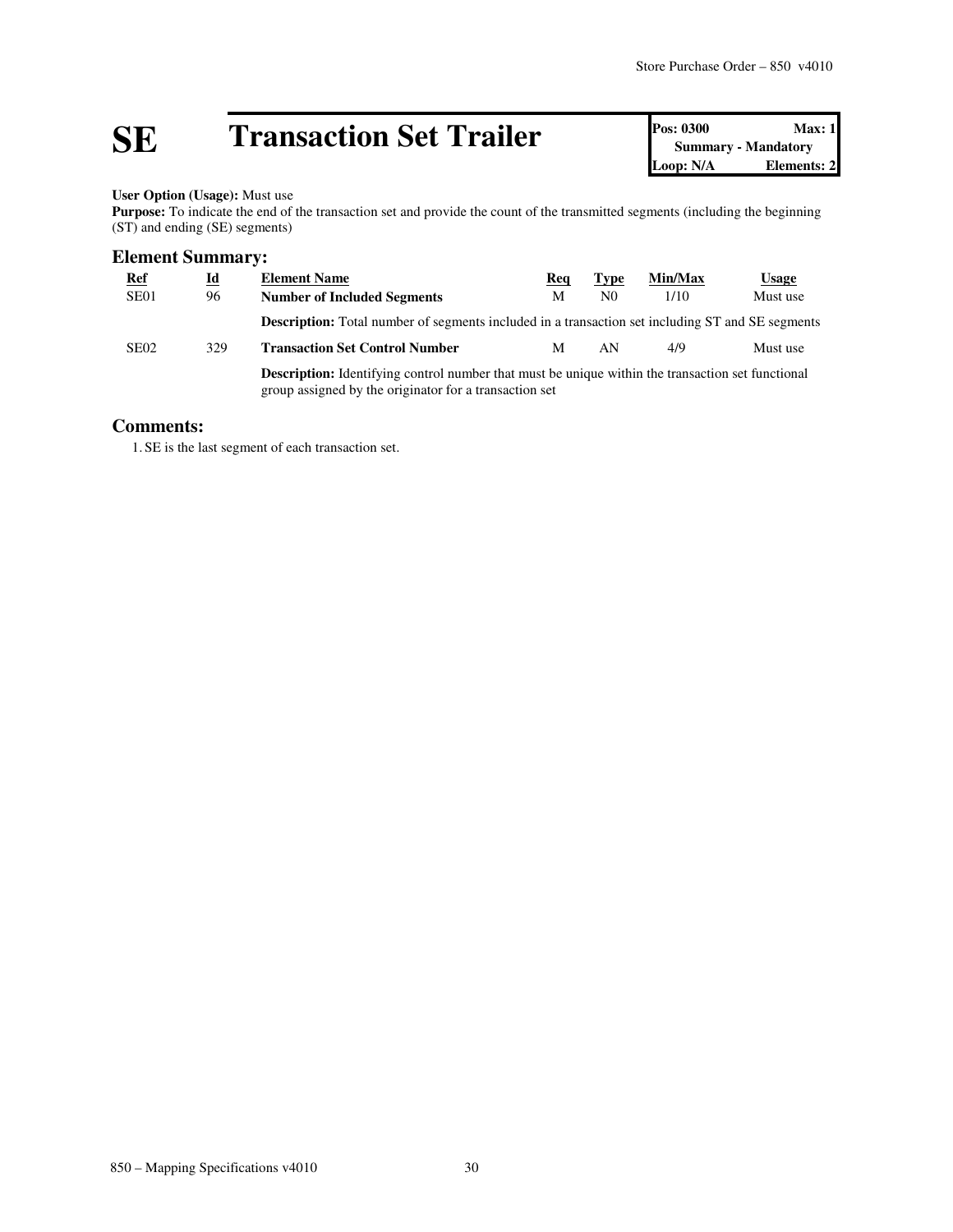# **GE Functional Group Trailer Pos:** Max: 1<br>
Not Defined - Mandatory<br>
Loop: N/A<br> **Elements: 2**

**Not Defined - Mandatory Elements: 2** 

#### **User Option (Usage):** Must use

**Purpose:** To indicate the end of a functional group and to provide control information

| <b>Element Summary:</b> |    |                                                                                                                                                                                     |     |                |         |              |  |  |
|-------------------------|----|-------------------------------------------------------------------------------------------------------------------------------------------------------------------------------------|-----|----------------|---------|--------------|--|--|
| <u>Ref</u>              | Id | <b>Element Name</b>                                                                                                                                                                 | Req | <b>Type</b>    | Min/Max | <b>Usage</b> |  |  |
| GE01                    | 97 | <b>Number of Transaction Sets Included</b>                                                                                                                                          | М   | N <sub>0</sub> | 1/6     | Must use     |  |  |
|                         |    | <b>Description:</b> Total number of transaction sets included in the functional group or interchange<br>(transmission) group terminated by the trailer containing this data element |     |                |         |              |  |  |
| GE02                    | 28 | <b>Group Control Number</b>                                                                                                                                                         | M   | N0.            | 1/9     | Must use     |  |  |
|                         |    | <b>Description:</b> Assigned number originated and maintained by the sender                                                                                                         |     |                |         |              |  |  |

## **Semantics:**

1.The data interchange control number GE02 in this trailer must be identical to the same data element in the associated functional group header, GS06.

#### **Comments:**

1.The use of identical data interchange control numbers in the associated functional group header and trailer is designed to maximize functional group integrity. The control number is the same as that used in the corresponding header.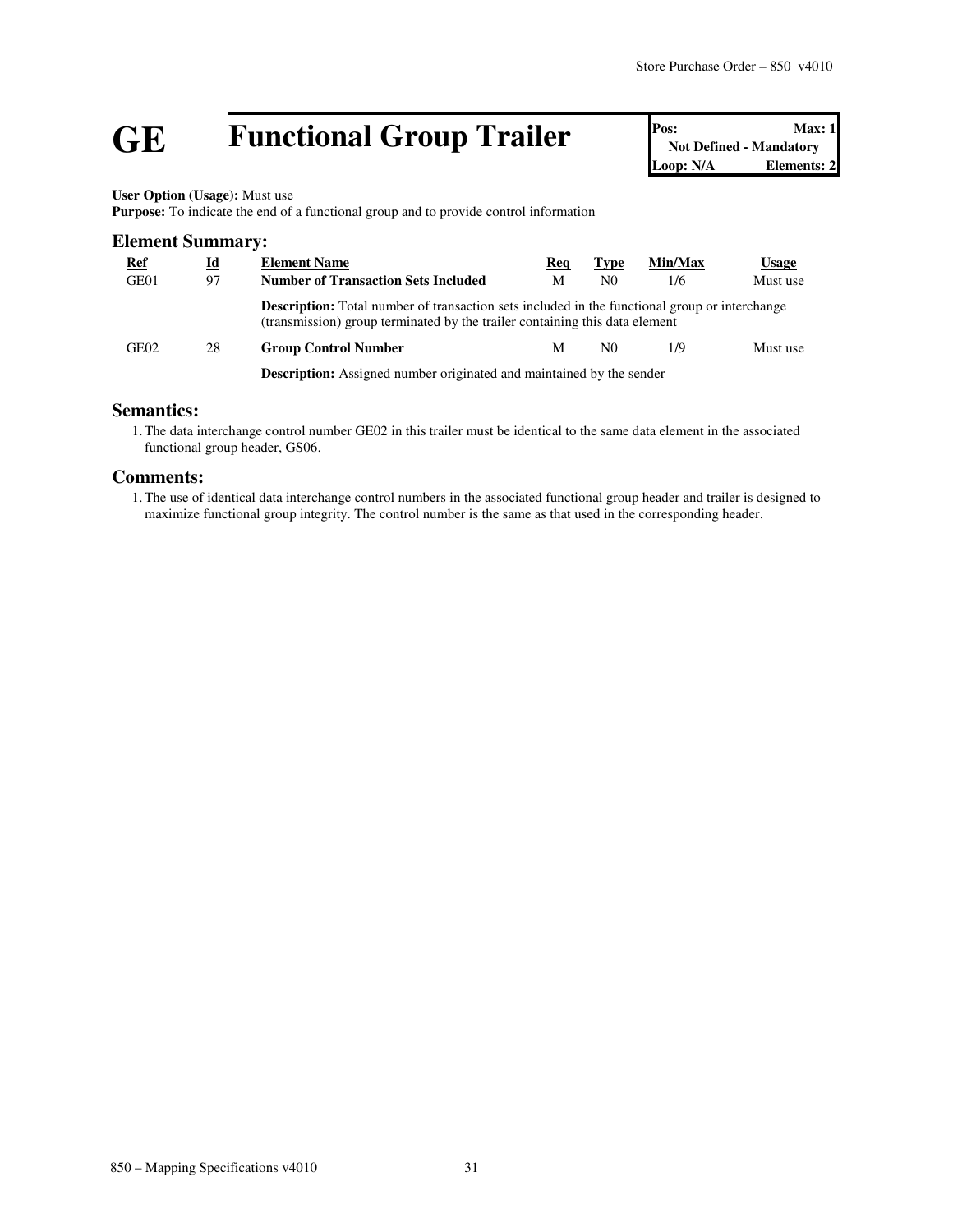# **IEA** Interchange Control Trailer **Posi** Not Defined - Mandatory Loop: N/A Elements: 2

**Not Defined - Mandatory Elements: 2** 

**User Option (Usage):** Must use

Purpose: To define the end of an interchange of zero or more functional groups and interchange-related control segments

#### **Element Summary:**

| <b>Ref</b> | Id  | <b>Element Name</b>                                                                       | Reg | Type           | Min/Max | <u>Usage</u> |
|------------|-----|-------------------------------------------------------------------------------------------|-----|----------------|---------|--------------|
| IEA01      | 116 | <b>Number of Included Functional Groups</b>                                               | M   | N0             | 1/5     | Must use     |
|            |     | <b>Description:</b> A count of the number of functional groups included in an interchange |     |                |         |              |
| IEA02      | 112 | <b>Interchange Control Number</b>                                                         | M   | N <sub>0</sub> | 9/9     | Must use     |
|            |     | Description: $\Lambda$ control number assigned by the interchange sender                  |     |                |         |              |

**Description:** A control number assigned by the interchange sender